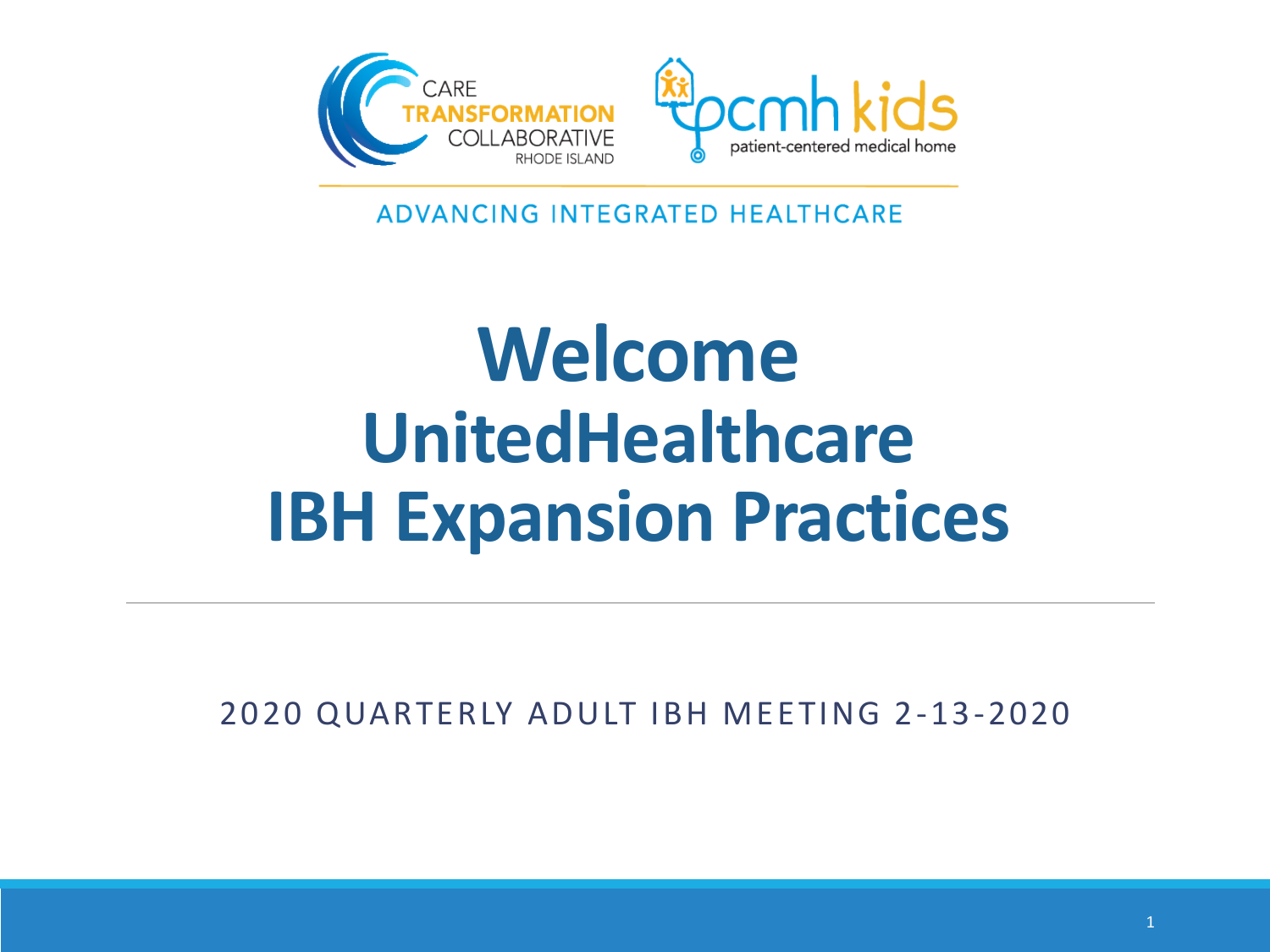# **Agenda**

| <b>Topic</b><br><b>Presenter(s)</b>                                                   | <b>Duration</b> |
|---------------------------------------------------------------------------------------|-----------------|
| <b>Introductions</b>                                                                  | 5 minutes       |
| <b>Practices Report Out: PDSA Results</b><br><b>Facilitated by Dr. Nelly Burdette</b> | 60 minutes      |
| New Online IBH Practice Facilitator Training Program<br>Dr. Nelly Burdette            | 15 minutes      |
| <b>BH Telemedicine Interest</b><br>Dr. Nelly Burdette                                 | 10 minutes      |



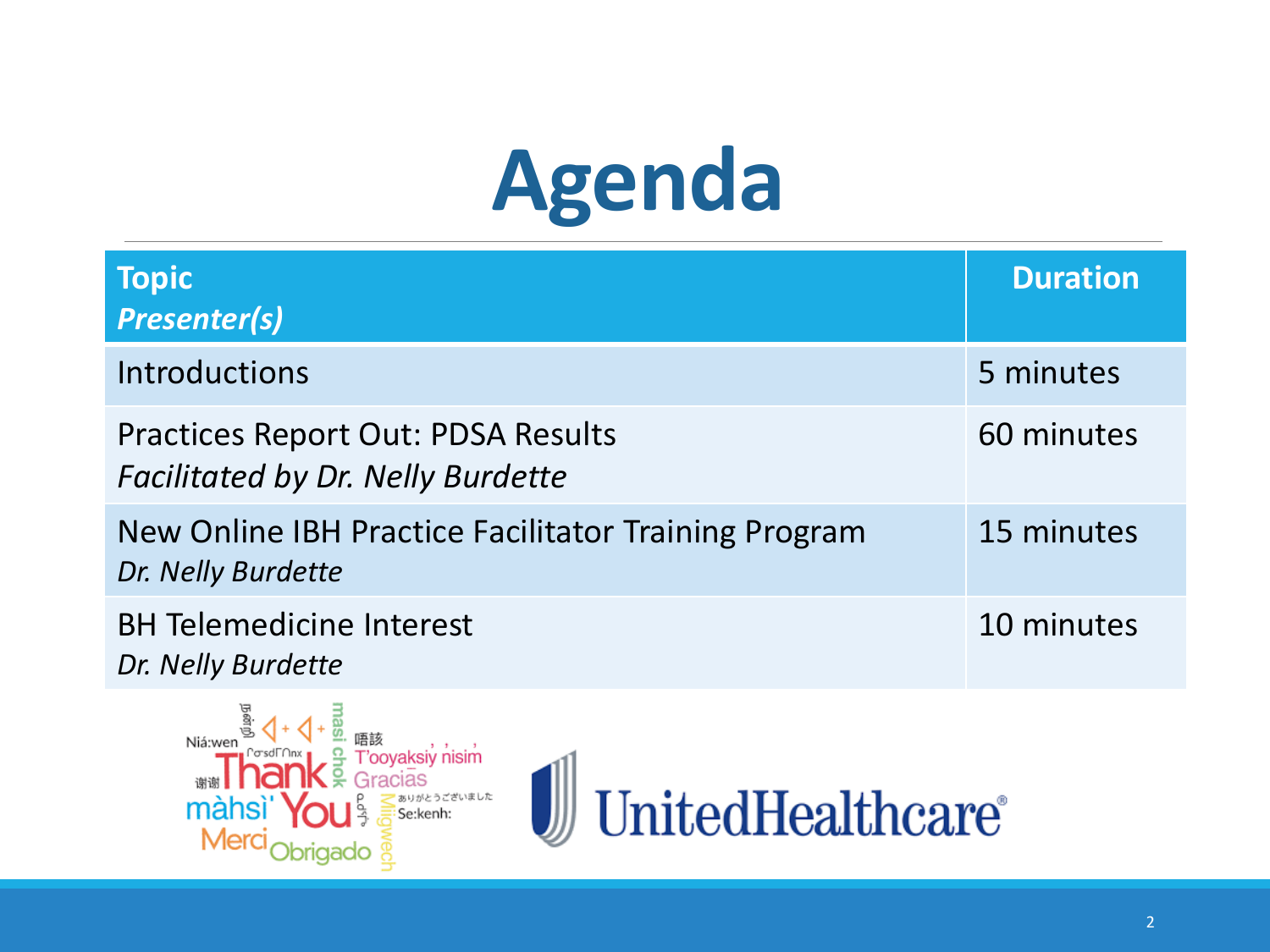

|                                                 |       |                   |              |           |                |              | <b>Substance Use</b> |                 |              |
|-------------------------------------------------|-------|-------------------|--------------|-----------|----------------|--------------|----------------------|-----------------|--------------|
| <b>Practice Name</b>                            |       | <b>Depression</b> |              |           | <b>Anxiety</b> |              |                      | <b>Disorder</b> |              |
|                                                 |       |                   |              |           |                |              |                      |                 |              |
|                                                 | BL    | <b>Mid</b>        | <b>Final</b> | <b>BL</b> | <b>Mid</b>     | <b>Final</b> | BL                   | <b>Mid</b>      | <b>Final</b> |
| <b>Screening Incentive</b><br><b>Thresholds</b> | 85%   |                   | 60%          |           |                |              |                      | 60%             |              |
| <b>BVCHC</b>                                    | 94.9% | 96.9%             | 95.8%        | 1.5%      | 45.5%          | 87.1%        | 6.6%                 | 36.4%           | 69.8%        |
| <b>Brown Medicine</b>                           | 93.7% | 86.4%             | 91.3%        | 85.2%     | 72.5%          | 71.4%        | 84.8%                | 71.6%           | 69.7%        |
| <b>PCHC Central</b>                             | 96.4% | 98.1%             | 98.6%        | 96.1%     | 97.3%          | 97.1%        | 95.7%                | 97.0%           | 96.7%        |
| <b>PCHC Crossroads</b>                          | 97.6% | 96.3%             | 95.8%        | 16.9%     | 82%            | 92.2%        | 3.4%                 | 80.1%           | 89.2%        |
| <b>PCHC Randall Sq</b>                          | 93.1% | 91.0%             | 89.9%        | 93.6%     | 93.9%          | 94.5%        | 92.5%                | 93.4%           | 93.8%        |
| <b>Tri County</b>                               | 88.8% |                   | 97.0%        | 88.9%     |                | 91.7%        | 85.5%                |                 | 85.6%        |
| <b>Women's Medicine</b>                         | 92.4% | 91.8%             | 92.8%        | 96.7%     | 93.8%          | 94.4%        | 96.9%                | 93.3%           | 93.1%        |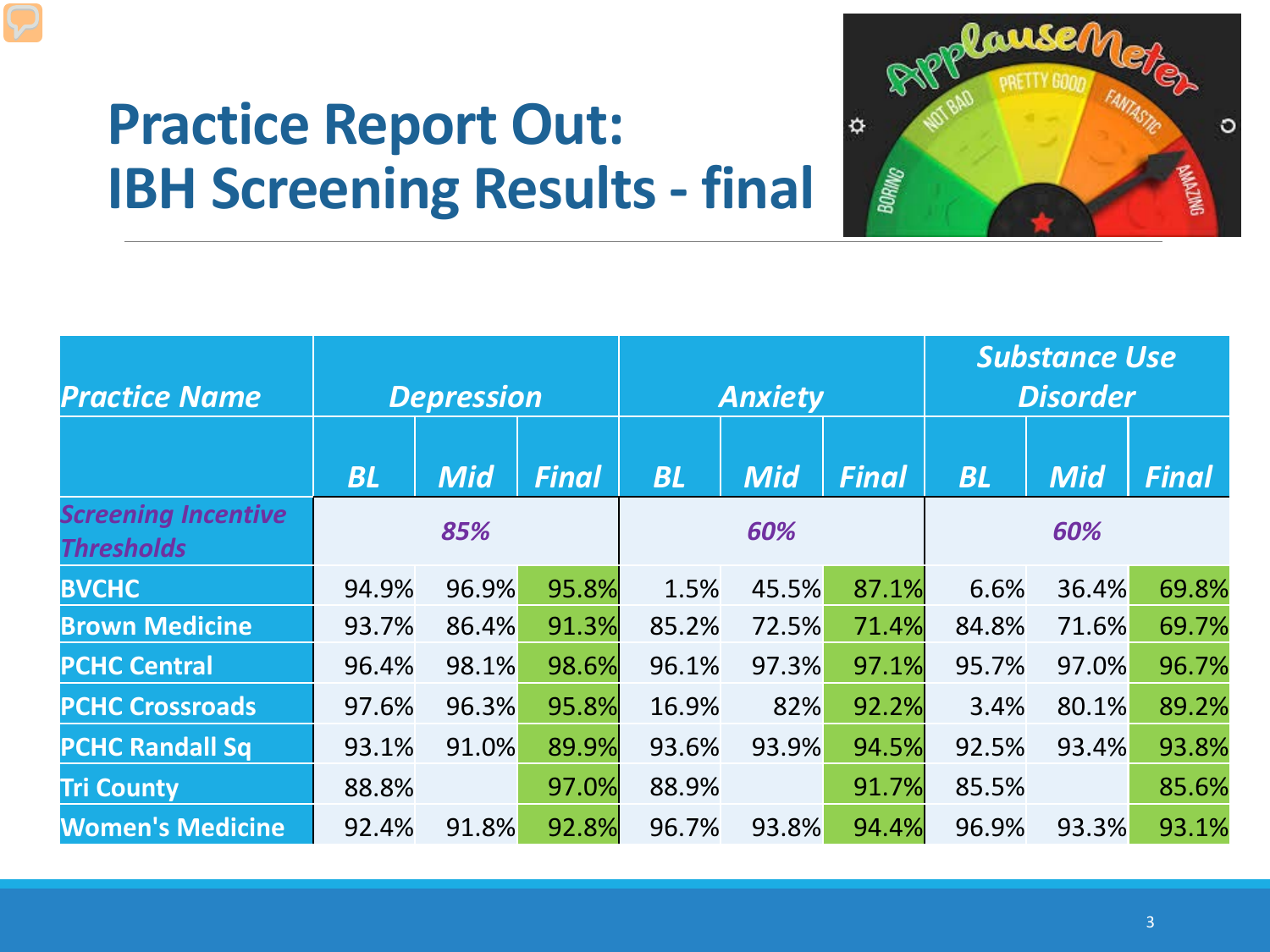

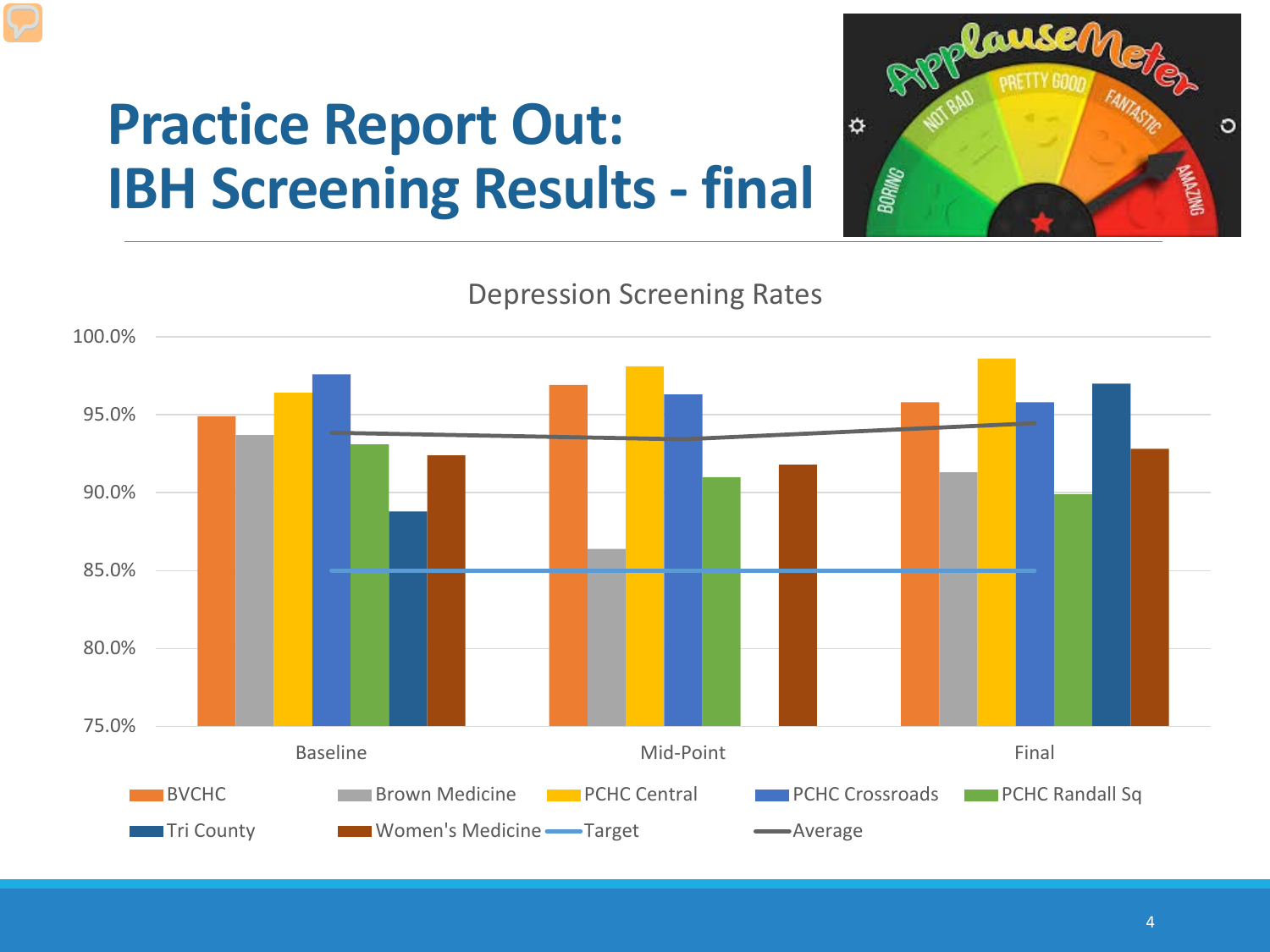

Anxiety Screening Rates

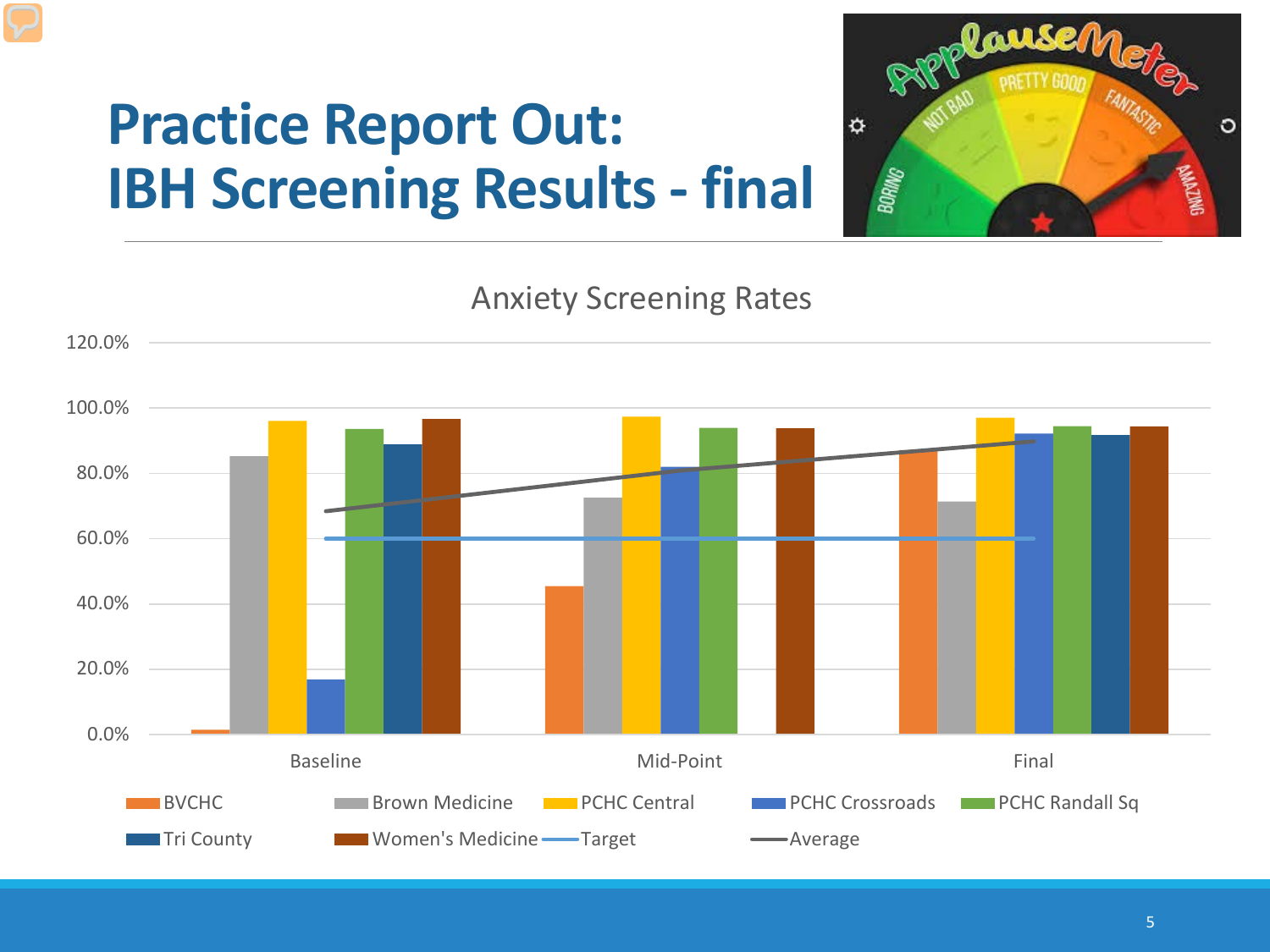

Substance Use Disorder Screening Rates

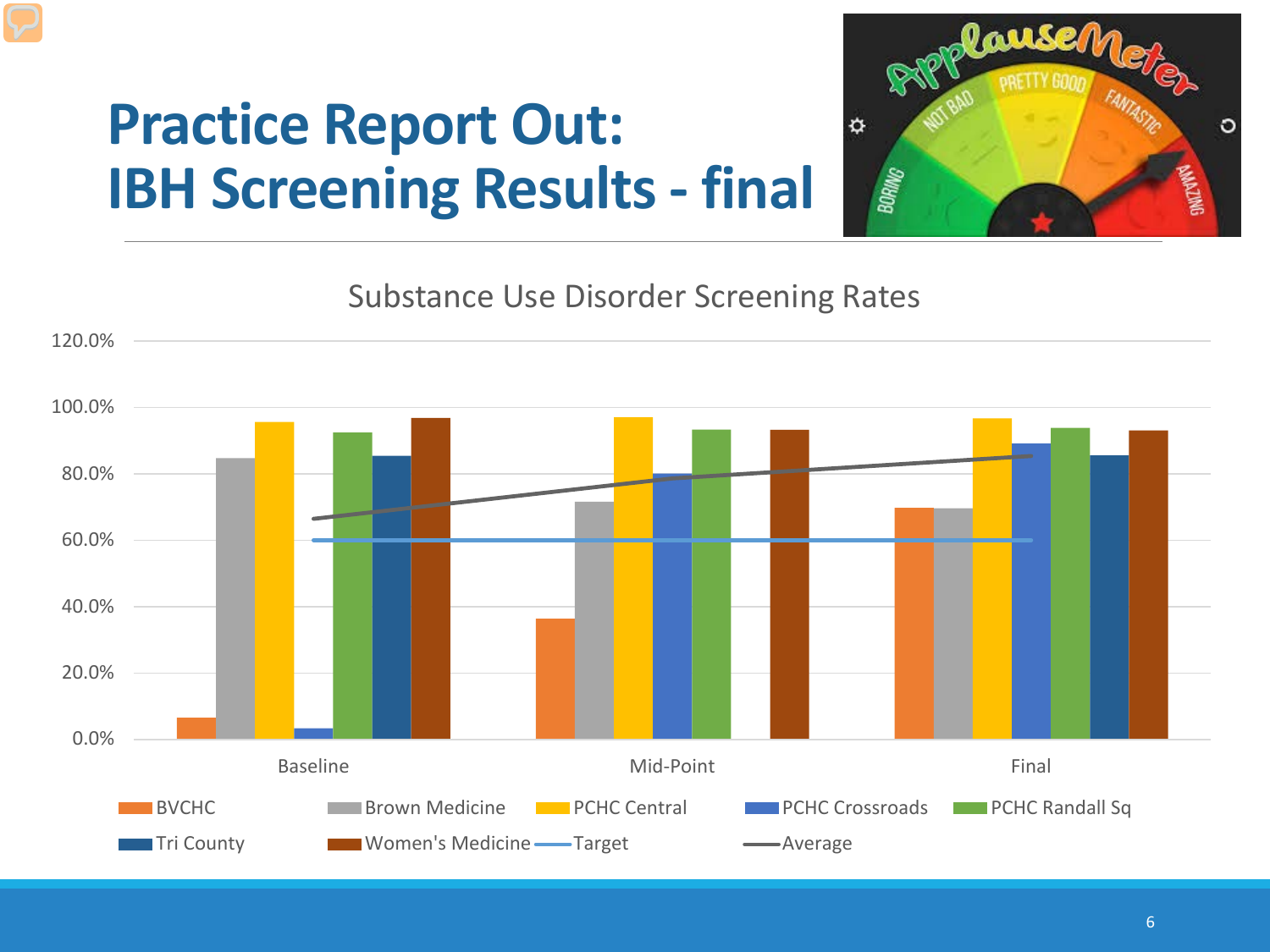## **Blackstone Valley Community Health Care PDSA Plan for Social Determinants of Health**

### **Aim:**

| Describe your first (or next) test of change:                                       | <b>Person responsible</b>    | When to be done                                                                                                                                                    | <b>Where to</b><br>be done                                                                             |
|-------------------------------------------------------------------------------------|------------------------------|--------------------------------------------------------------------------------------------------------------------------------------------------------------------|--------------------------------------------------------------------------------------------------------|
| Addressing housing instability utilizing Health<br><b>Leads SDOH Screening Tool</b> | MA, NCM, OB RN,<br>CHW, & BH | MA at every new<br>patient and<br>preventative visit.<br>NCM at every<br>visit. OB RN at<br>prenatal intake<br>visit. CHT at every<br>visit. BH at every<br>visit. | 39 East Ave<br>Medical<br>pods<br>(green,<br>orange &<br>red) and<br>NCM, OB<br>RN, and BH<br>offices. |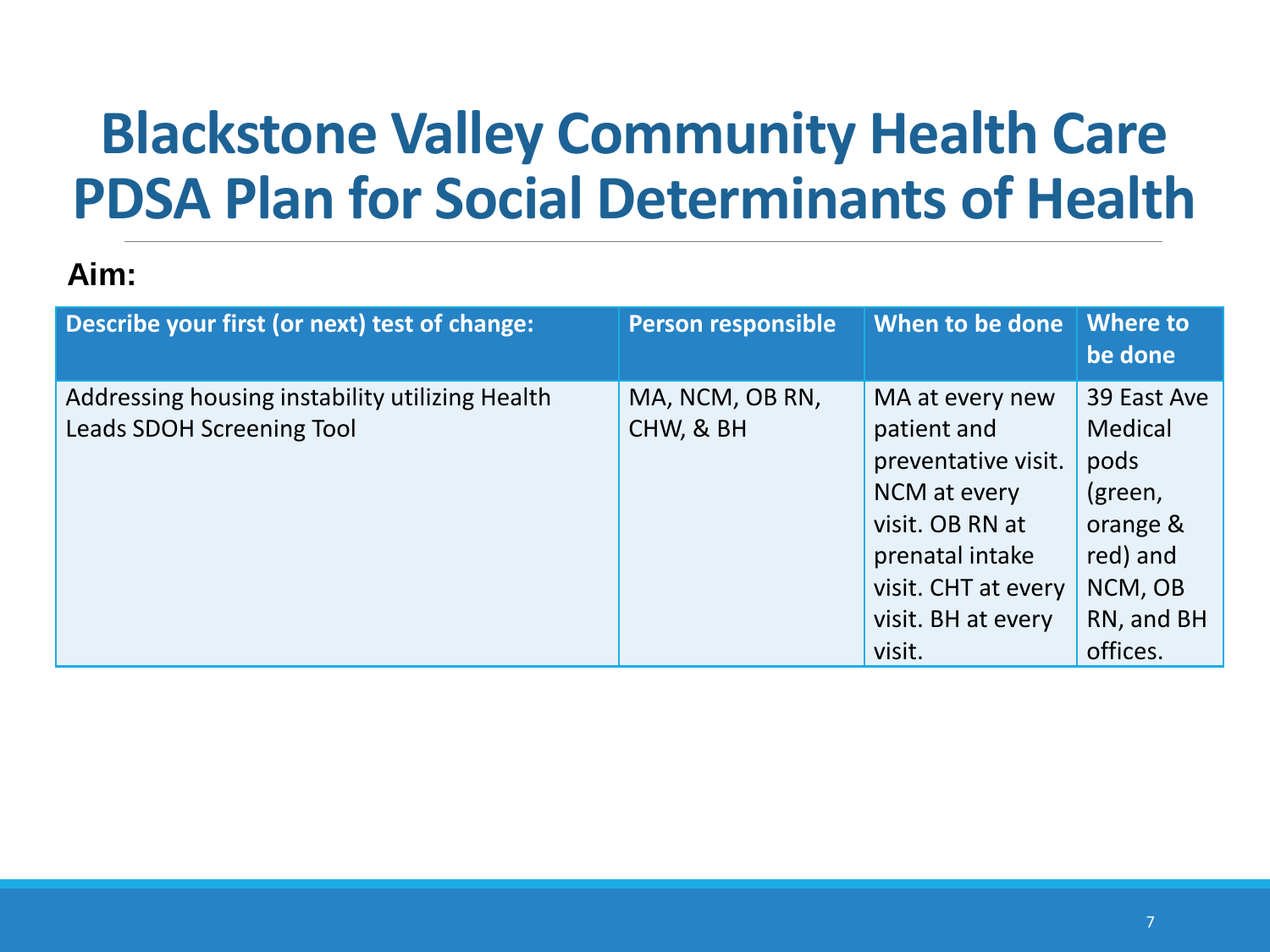# **Blackstone Valley Community Health Care PDSA Plan for Social Determinants of Health**

| List the tasks needed to set up this test of<br>change                                                   | Person responsible   When to be done                                             |                                                                         | Where to be<br>done                                                                           |
|----------------------------------------------------------------------------------------------------------|----------------------------------------------------------------------------------|-------------------------------------------------------------------------|-----------------------------------------------------------------------------------------------|
| Educate staff on direct impact of housing<br>instability on primary care                                 | <b>BVCHC BH &amp; CHT</b><br>Department leads<br>and Crossroad<br>representative | Scheduled<br>mandatory lunch<br>training<br>completed within<br>4 weeks | 39 East Ave<br><b>Basement</b><br><b>Meeting Room</b>                                         |
| Facilitate a warm hand off to a CHW or BH<br>coordinator for positive screens of housing<br>instability. | MA, NCM, OB RN,<br>& BH                                                          | At time of patient<br>visit                                             | 39 East Ave<br>Medical pods<br>(green, orange<br>& red) and<br>NCM, OB RN,<br>and BH offices. |
| Predict what will happen when the test is<br>carried out                                                 | <b>Measures to determine if prediction succeeds</b>                              |                                                                         |                                                                                               |
| Increase in referrals to Crossroads                                                                      | BVCHC data report on open and closed referrals to<br>Crossroads                  |                                                                         |                                                                                               |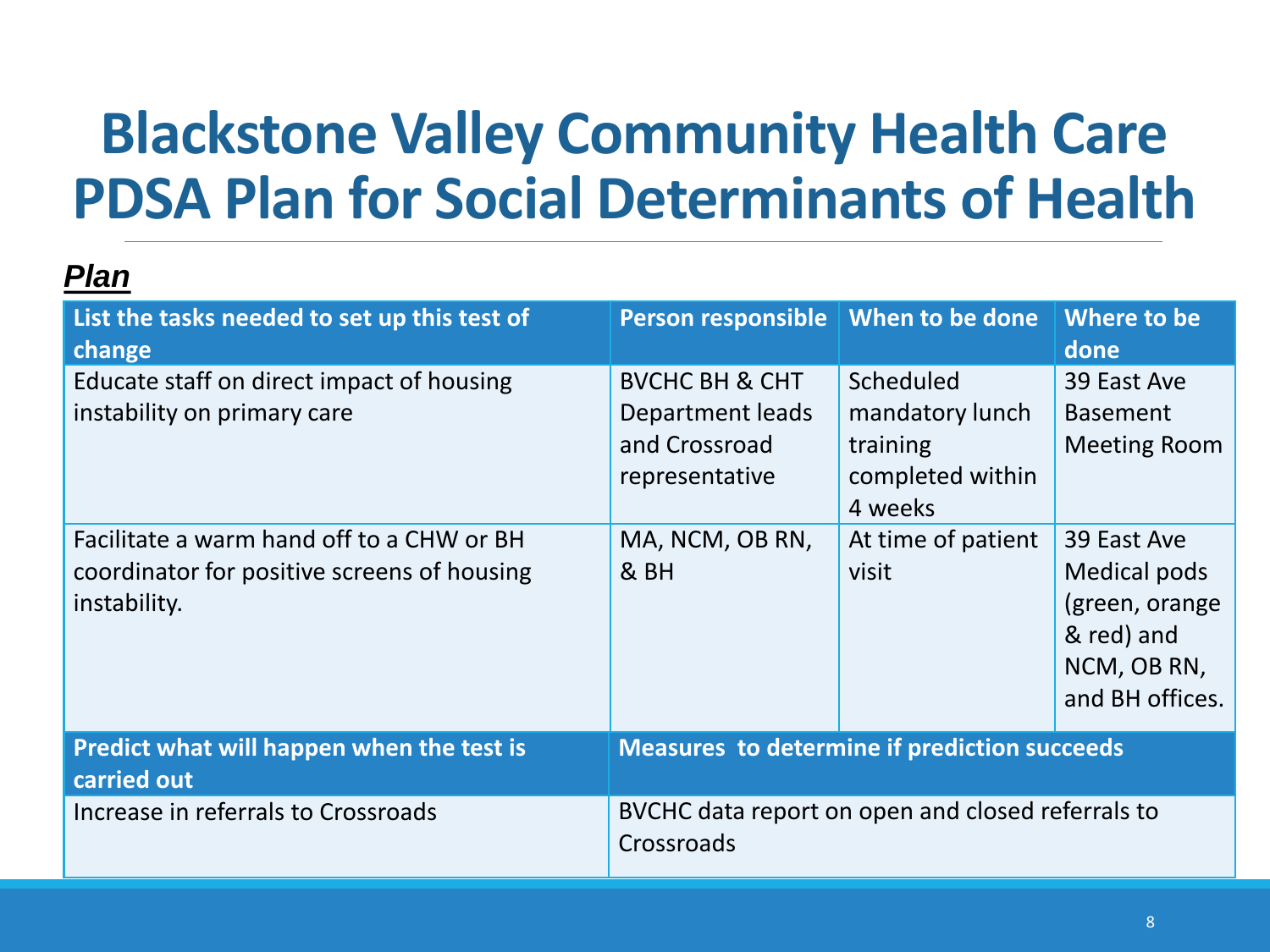### **Blackstone Valley Community Health Care PDSA Results for Social Determinants of Health**

### Results:

- Inconsistent workflows for SDOH screening.
- MAs doing a majority of screening, BH assessing without screen, and NCMS screening when patient has not already been seen this week.
- SDOH screens being completed: 4,104 screened out of 6,511 patients seen (63%).
- Most patients with positive screen already involved with BVCHC CHT.
- We need to evaluate current workflows to reduce redundancy for patients and providers.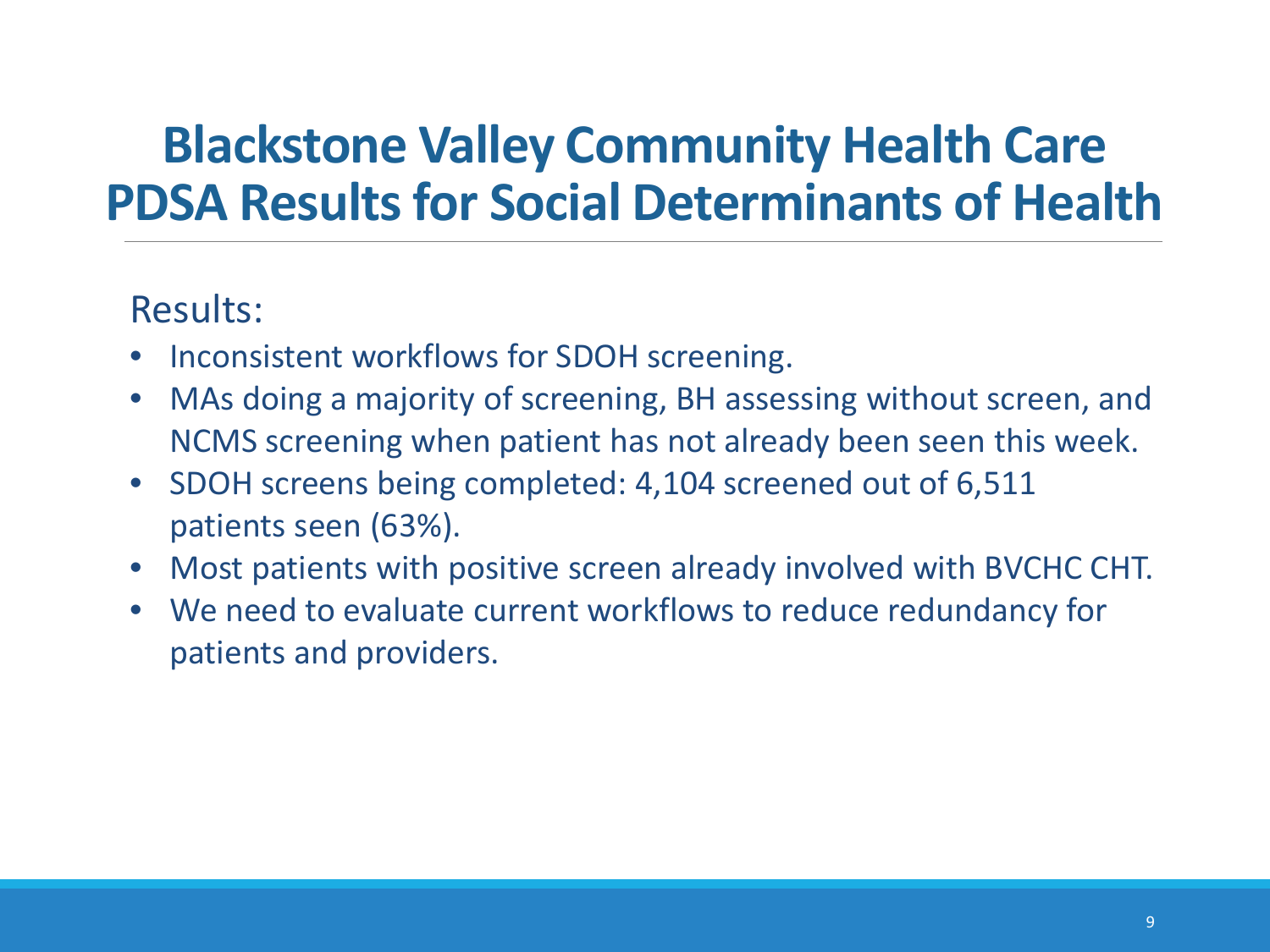# **Brown Medicine PDSA Plan for Social Determinants of Health**

### **Aim:**

| Describe your first (or next) test of change:                                                                              | <b>Person responsible</b>                                                         | When to be<br>done  | Where to be<br>done                                                  |
|----------------------------------------------------------------------------------------------------------------------------|-----------------------------------------------------------------------------------|---------------------|----------------------------------------------------------------------|
| The Brown Medicine Primary Care - Warwick<br>practice would like to screen all patients for<br>SDOH at their annual visit. | The Medical<br>Secretary will be<br>responsible for<br>administering<br>questions | <b>Annual Visit</b> | Prior to<br>coming for<br>visit or in<br>practice<br>waiting<br>room |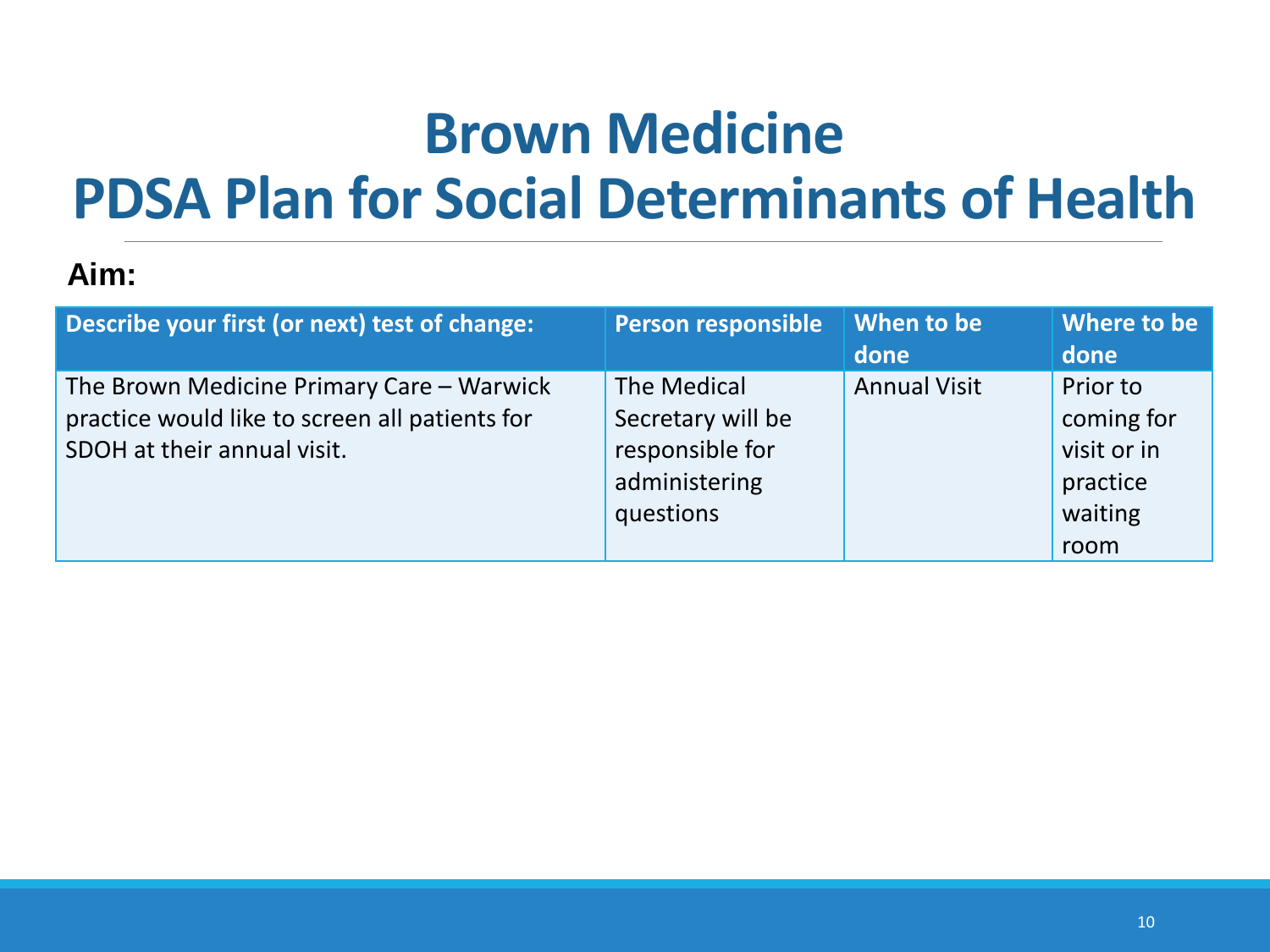## **Brown Medicine PDSA Plan for Social Determinants of Health**

| List the tasks needed to set up this test of change                                                                                                                                                                                                                                                                                                                                                                                                                                                                                                                                                                                                                                                                                                                                             | <b>Person</b>                                                                                          | When to be                                                              | Where to be                                                            |
|-------------------------------------------------------------------------------------------------------------------------------------------------------------------------------------------------------------------------------------------------------------------------------------------------------------------------------------------------------------------------------------------------------------------------------------------------------------------------------------------------------------------------------------------------------------------------------------------------------------------------------------------------------------------------------------------------------------------------------------------------------------------------------------------------|--------------------------------------------------------------------------------------------------------|-------------------------------------------------------------------------|------------------------------------------------------------------------|
|                                                                                                                                                                                                                                                                                                                                                                                                                                                                                                                                                                                                                                                                                                                                                                                                 | responsible                                                                                            | done                                                                    | done                                                                   |
| The practice has identified three SDOH questions to ask the<br>patient:<br>Do you have enough money to buy the things that you need to<br>live everyday such as food, clothing, or housing?<br>How confident are you that you can control and manager your<br>health problems?<br>How often do you eat food that is healthy (fresh fruit, vegetables)<br>instead of unhealthy food (fried food, sweets); do you feel that<br>you have access to healthy food?<br>The questions will be typed and added to Annual paperwork<br>packet<br>The practice will be responsible for monitoring responses to<br>questions. Providers will address responses during the patient's<br>visit. Based on the responses, the practice will work with internal<br>and external resources to address the needs. | <b>Practice</b><br>Manager,<br><b>Medical</b><br>Assistants,<br><b>Medical Social</b><br><b>Worker</b> | This process is<br>expected to be<br>rolled up in the<br>upcoming weeks | PC-<br>Warwick<br>practice<br><b>During Visit</b><br><b>Post Visit</b> |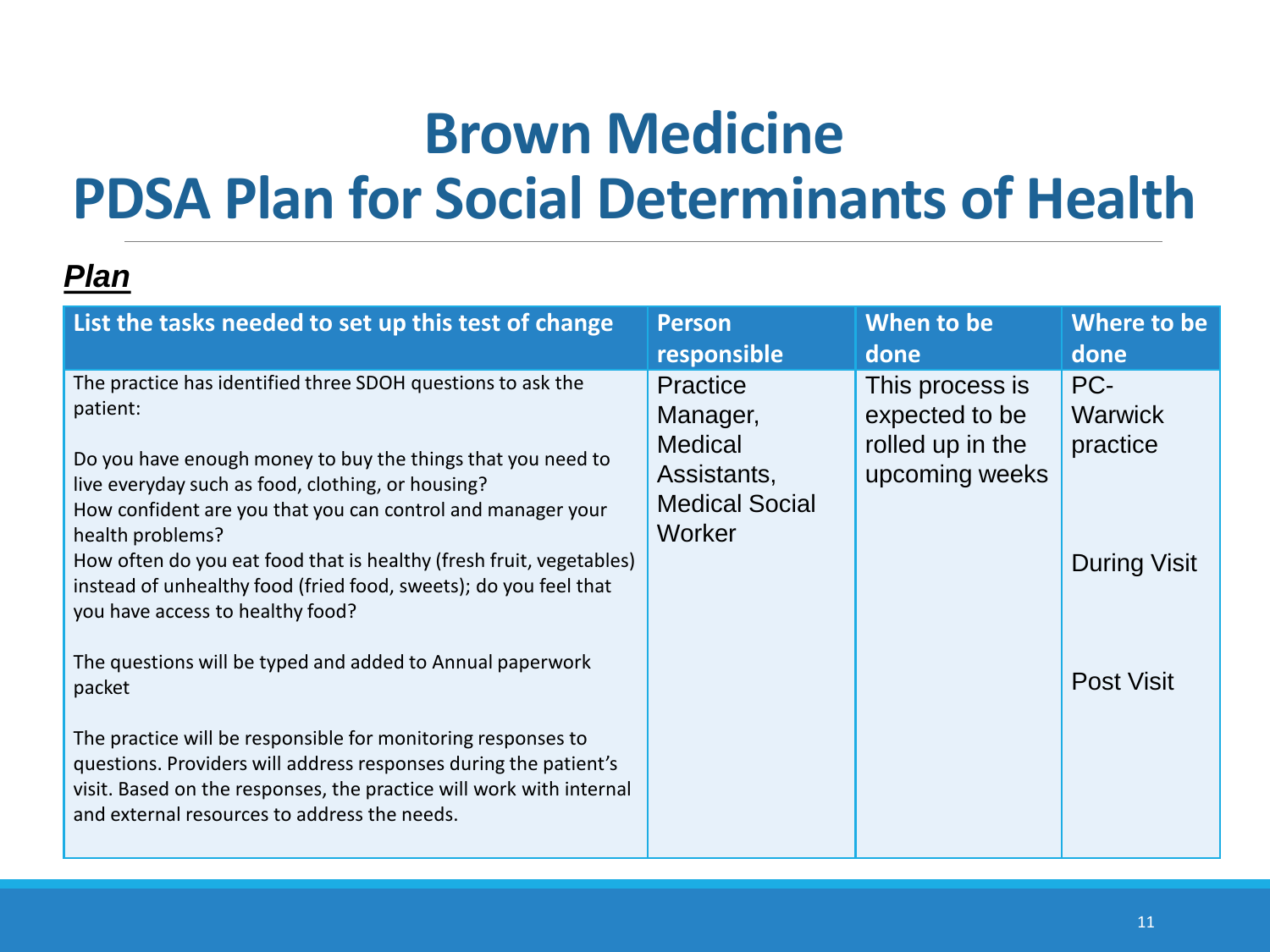### **Brown Medicine**

### **PDSA Results for Social Determinants of Health**

#### *Do* **Describe what actually happened when you ran the test**

The three aforementioned questions were asked to patients coming into the office for Annual visits. The Medical Assistants (MA) were to document in the Chief Complaint section of the record if patients disclosed that they needed assistance. However, after conversations with the Lead MA at the site, she noted that patients were not scoring "positive" to the questions (as predicted).

#### *Study* **Describe the measured results and how they compared to the predictions**

As mentioned, patients were not identifying any issues with managing their health, being able to buy necessities for daily living, or having access to health foods. This contradicts our predictions as we thought more individuals would need assistance in these areas.

*Act* **Describe what modifications to the plan will be made for the next cycle from what you learned** Based on the findings, we decided to reevaluate the questions being asked. A multidisciplinary team gathered (including our IBH provider) to discuss what questions would be relevant to the practice's population. It was decided to include a question regarding stable housing. This was included in the necessities for daily living question, however, we decided to be more direct. In addition, we decided to keep the existing questions, but educate patients better as to why we are asking. Lastly, Brown Medicine has a Resource Manual that contains information on community resource support. It was decided that the provider would not be the best lead for providing patients with information, thus, an MA at the practice will be the SDoH Lead and use the manual to provide patients with information.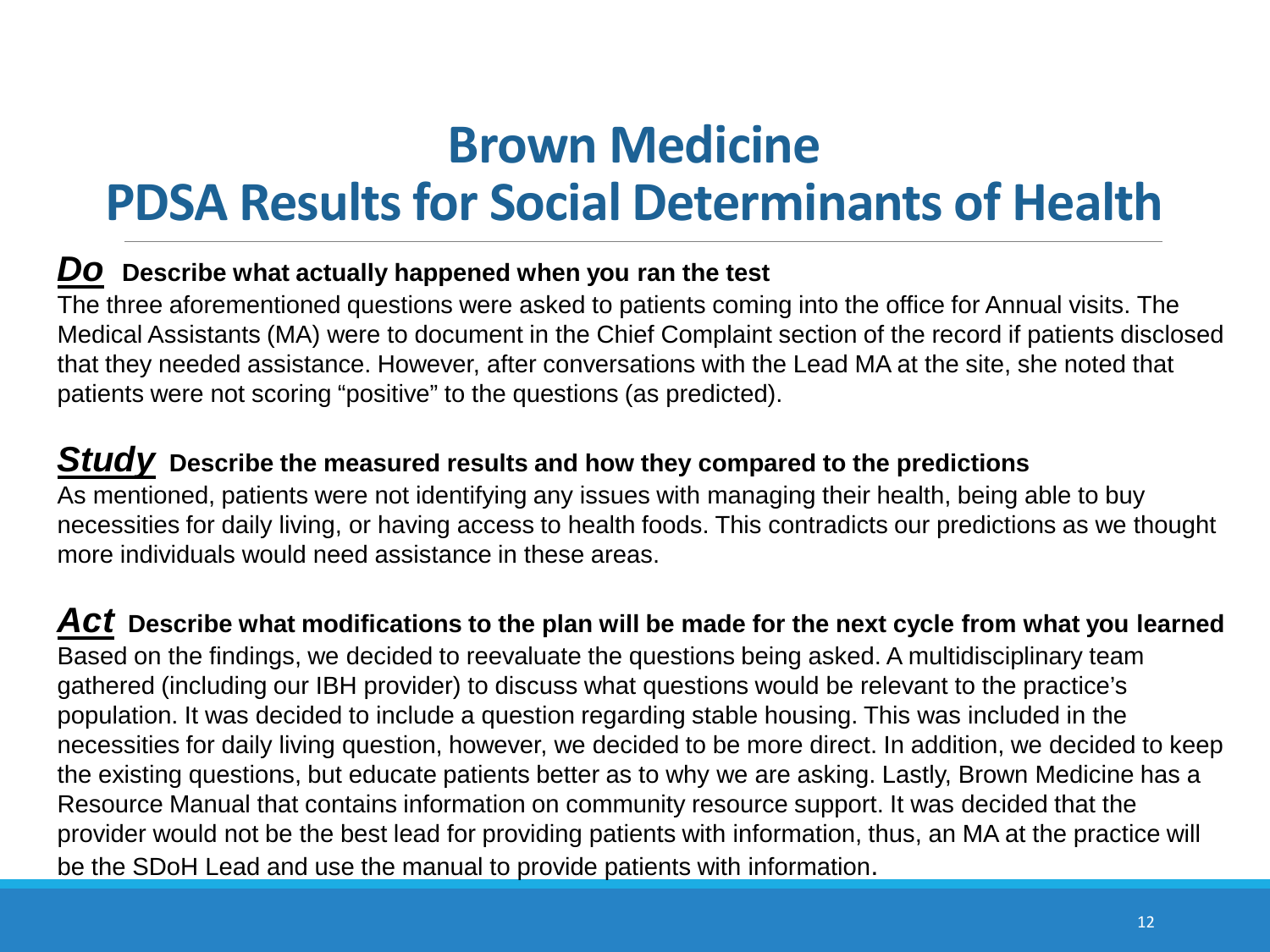# **PCHC – Central Health Center PDSA Plan for Social Determinants of Health**

#### **Aim:** Goal to address SDOH issue: food insecurity/ access to healthy food options

| Describe your first (or next) test of change:     | Person responsible   | When to be      | Where to be |
|---------------------------------------------------|----------------------|-----------------|-------------|
|                                                   |                      | done            | done        |
| Increase patient's knowledge/education around     | IBH team:Stacy,      | Within the next | Central     |
| healthy food options on a budget, and how this    | <b>LMHC</b> provider | three months    | Health      |
| intersects with mood and health:                  | /Jamie, BHCHA        | (end date       | Center      |
| How does food choices impact mood<br>$\bullet$    | advocate             | 2/10/2020       |             |
| (Integrated Behavioral Health)                    | Mehattie             |                 |             |
| How does healthy food choices impact<br>$\bullet$ | Dorsey, RN, CEOE     |                 |             |
| diabetes control (RN/CEOE)                        |                      |                 |             |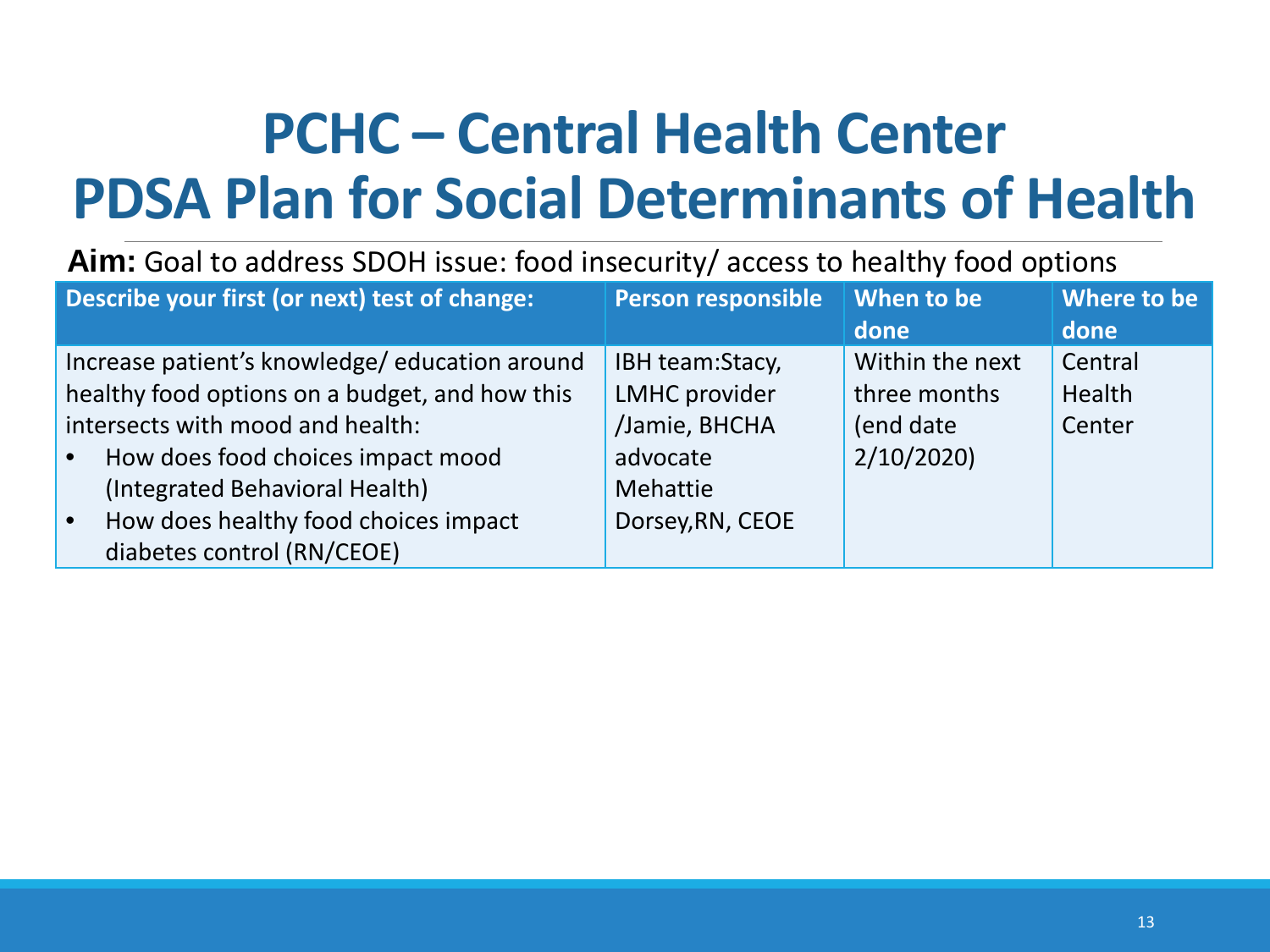## **PCHC – Central Health Center PDSA Plan for Social Determinants of Health**

| List the tasks needed to set up this test of change                                                                                                                                                                                                                                                                                                                                                                                                                                                                                                                                                  | <b>Person</b><br>responsible                                                                                                                | When to be<br>done                                      | Where to be<br>done                                              |
|------------------------------------------------------------------------------------------------------------------------------------------------------------------------------------------------------------------------------------------------------------------------------------------------------------------------------------------------------------------------------------------------------------------------------------------------------------------------------------------------------------------------------------------------------------------------------------------------------|---------------------------------------------------------------------------------------------------------------------------------------------|---------------------------------------------------------|------------------------------------------------------------------|
| Amanda Andrews, AHCD, Stacy Silva, LMHC, Jamie,<br>BHCHA introduce idea in Central staff meeting<br>Set up meetings with team members to discuss details<br>of planning and implementation:<br>Utilize identified patient list obtained through<br>informatics of A1C over 9 with mood disorder to<br>screen for interested patients<br>Mehattie, RN/CEOE to identify patients she<br>works with who would benefit from group<br>develop a script when calling identified patents<br>with focus on incentives (gift cards/food)<br>Better understand barriers to attendance when<br>calling patients | <b>Stacy Silva, LMHC</b><br>Amanda Andrews,<br>RN/ACHD<br>IBH team:Stacy,<br>LMHC provider<br>/Jamie, BHCHA<br>Mehattie<br>Dorsey, RN, CEOE | Dec., 2019<br><b>Monthly Through-</b><br>out 3mo period | Central Health<br>Center<br>Via e-mail,<br>skype or in<br>person |
| Stacy will contact RI Food Bank (Melissa) to determine<br>level of involvement (access to food for patients who<br>attend group)<br>Stacy to contact Urban Greens to determine if use of<br>space/scheduling                                                                                                                                                                                                                                                                                                                                                                                         | <b>Stacy Silva, LMHC</b>                                                                                                                    | Dec. 2019                                               | Via phone call<br>and or e-mail                                  |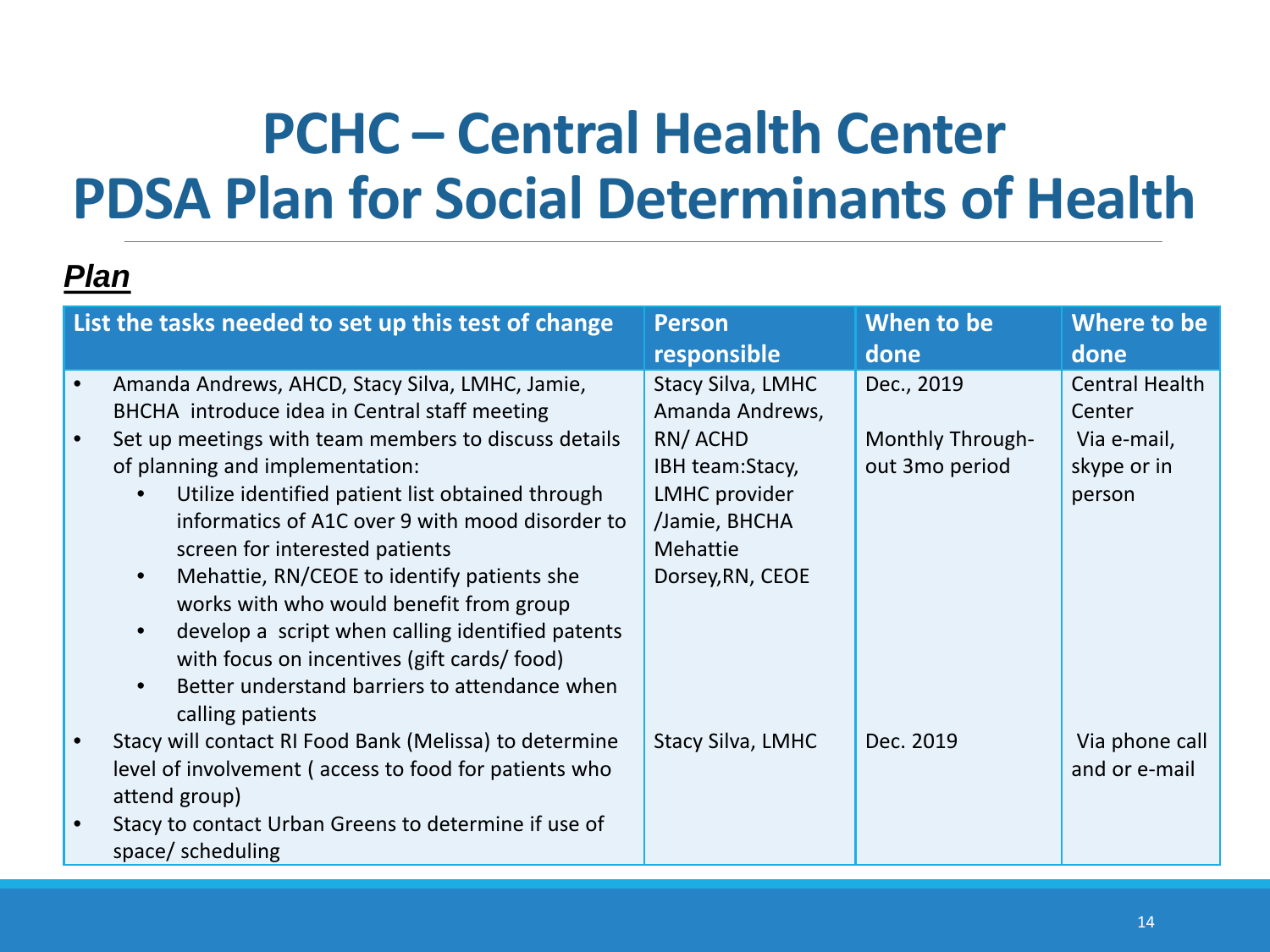### **PCHC – Central Health Center PDSA Results for Social Determinants of Health**

#### *Do* **Describe what actually happened when you ran the test**

Developed class called "real talk", created flyers, informed clinic staff, recruited from list of identified patients and patients already involved with Integrated Behavioral Health/ Nurse Care Management. Offered one drop in class on 1/21/2020 from 4-5pm, not a single patient attended.

#### *Study* **Describe the measured results and how they compared to the predictions**

Was able to complete formulation of class, obtain clinic buy-in for need of class, but was not able to be successful in recruitment of patients to attend. Was not able to have full collaboration from food bank, did use food bank information resources and guides in curriculum, due to lack of patient interest (needed at least 10 for food bank to join). Urban Green location was not available to due booked space, but created a relationship with staff for future events/classes.

#### *Act* **Describe what modifications to the plan will be made for the next cycle from what you learned**

May want to offer class at a different time, or season to increase attendance. May need to start recruitment earlier with use of other patient lists to increase attendance to class. May open class to other health centers to increase access and improve attendance.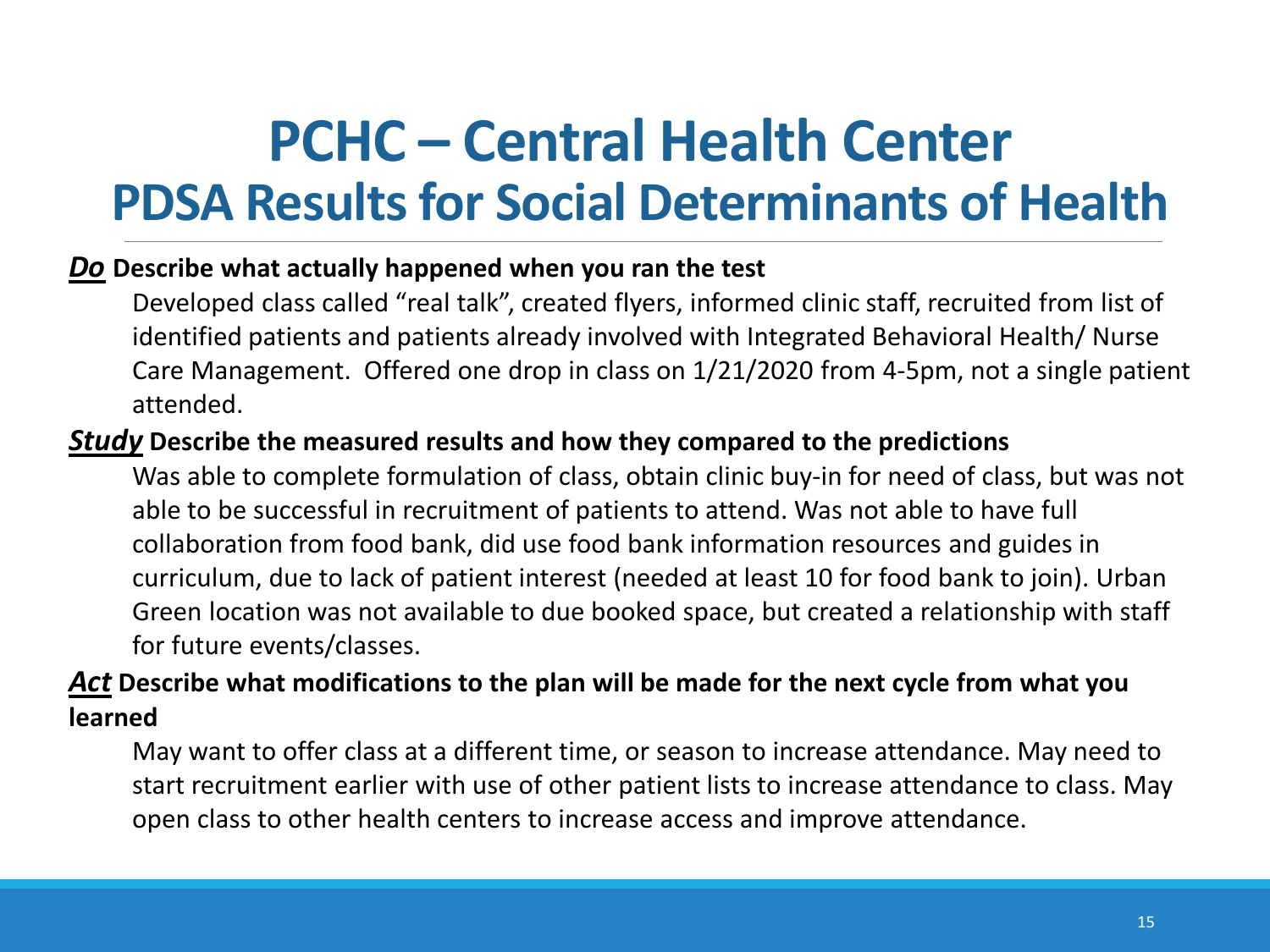# **PCHC – Crossroads PDSA Plan for Social Determinants of Health**

**Aim:** Utilizing SDOH screens have elicited information about lack of social supports as a barrier to completing medical referrals. Patients without social supports have been unable to complete colonoscopy referrals. The goal of this PDSA is to assist a greater number of patients in completing a colonoscopy.

| Describe your first (or next) test of change:                                                                                         | <b>Person responsible</b> | When to be<br>done | Where to be<br>done |
|---------------------------------------------------------------------------------------------------------------------------------------|---------------------------|--------------------|---------------------|
| Clarify which patients with open orders for<br>colonoscopy identify lack of social supports as<br>barrier to completion of treatment. | Deb Jasmine               | By 11/11/19        | Crossroads          |
| Outreach patient to clarify readiness/willingness<br>to complete colonoscopy                                                          | Sarah                     | 12/01/19           | Crossroads          |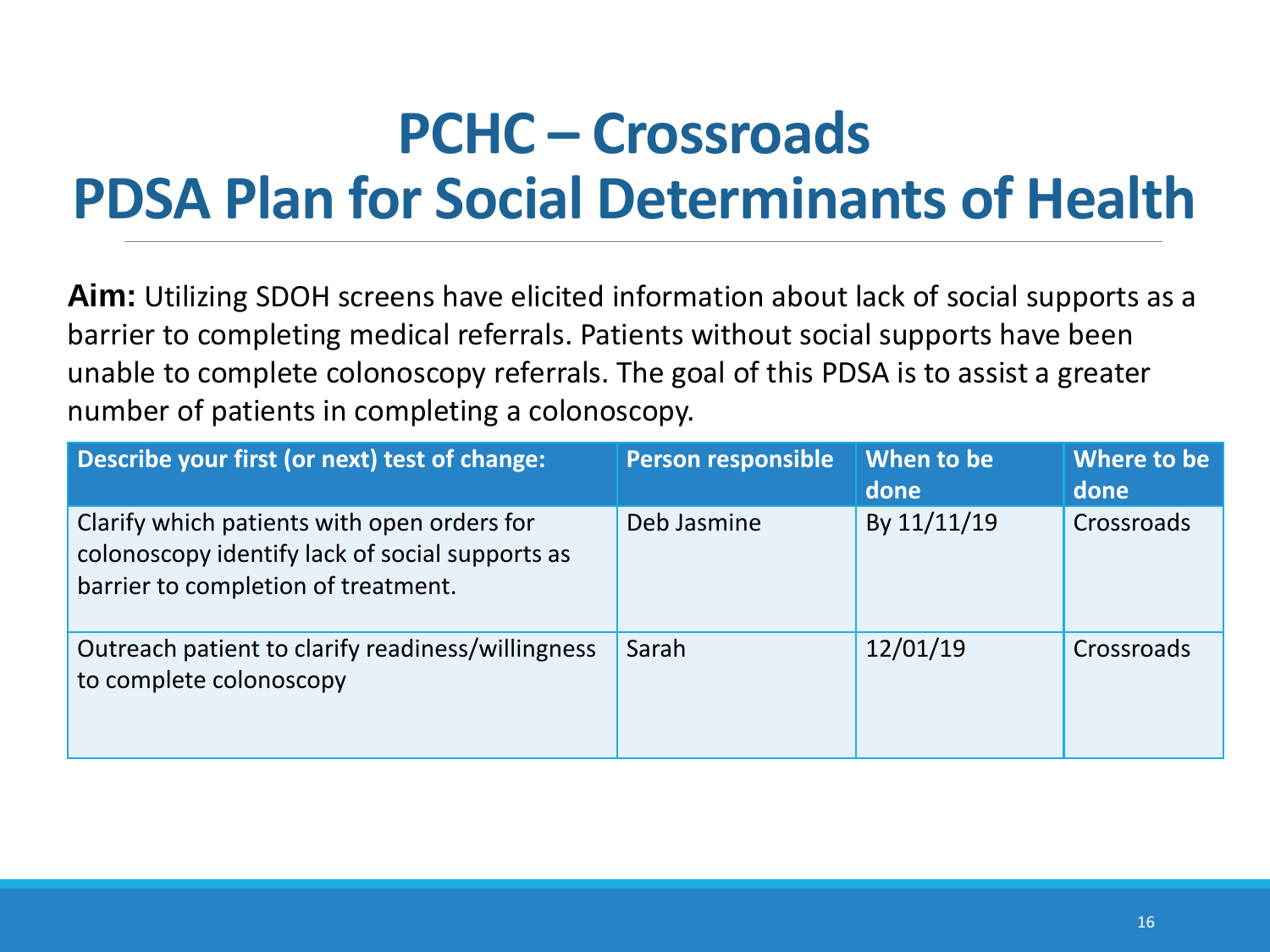# **PCHC – Crossroads PDSA Plan for Social Determinants of Health**

|     | List the tasks needed to set up this test of change                                       | <b>Person</b><br>responsible                        | When to be<br>done | Where to be<br>done |  |  |
|-----|-------------------------------------------------------------------------------------------|-----------------------------------------------------|--------------------|---------------------|--|--|
| 1.  | Contact Specialty clinic to verify procedure for<br>patient's without social supports     | RNCM/IBH/CHA                                        | 02/01/20           |                     |  |  |
| 2.  | Evaluate possible community<br>supports (agencies, volunteers, insurance<br>company, etc) |                                                     |                    |                     |  |  |
| 3.  | Arrange medical transportation as needed                                                  |                                                     |                    |                     |  |  |
|     | Predict what will happen when the test is carried                                         | <b>Measures to determine if prediction succeeds</b> |                    |                     |  |  |
| out |                                                                                           |                                                     |                    |                     |  |  |
|     | Increased relationships with community agencies                                           | Patients able to complete colonoscopy.              |                    |                     |  |  |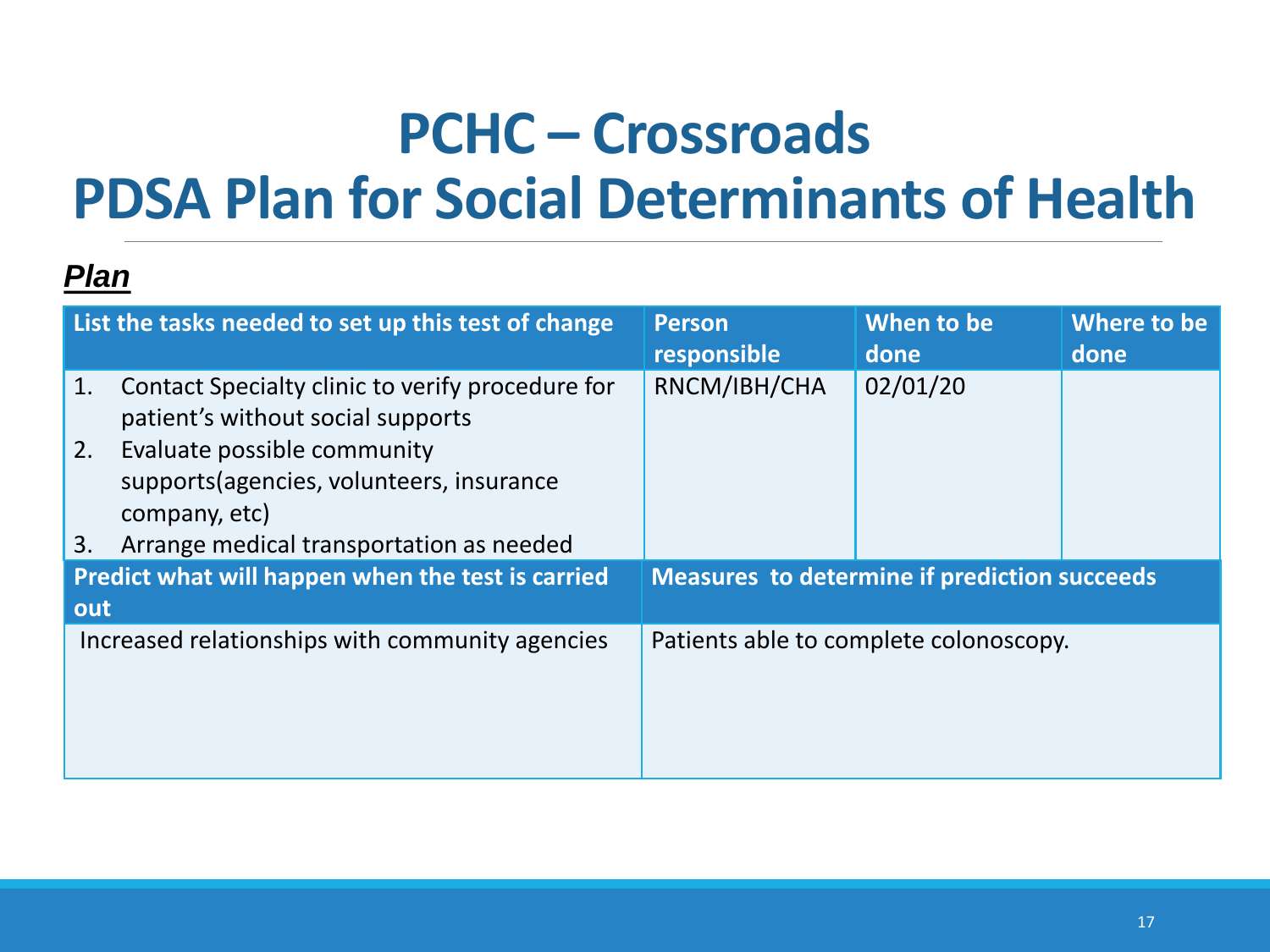### **PCHC – Crossroads PDSA Results for Social Determinants of Health**

#### *Do* **Describe what actually happened when you ran the test**

Multiple specialty clinics were contacted to verify procedure for patients without social supports- all but 1 clinic reported patients without social support on day of appointment would not be seen. Staff at one clinic reported history of offering to complete procedure without anesthesia for patients without social support.

Multiple community support agencies were contacted re: possible support to complete colonoscopyincluding House of Hope, The Point, RI Hospital Volunteer support, Family Service of RI and homecare agencies. Through these conversations it appears that it maybe possible to arrange support for patients on a case by case basis, however this is dependent on multiple factors such as current engagement in services, age and housing status.

#### *Study* **Describe the measured results and how they compared to the predictions**

At this time we have not been able to schedule any patients with limited social supports for a colonoscopy, however we have increased communication with and learned a great deal about our local community agencies.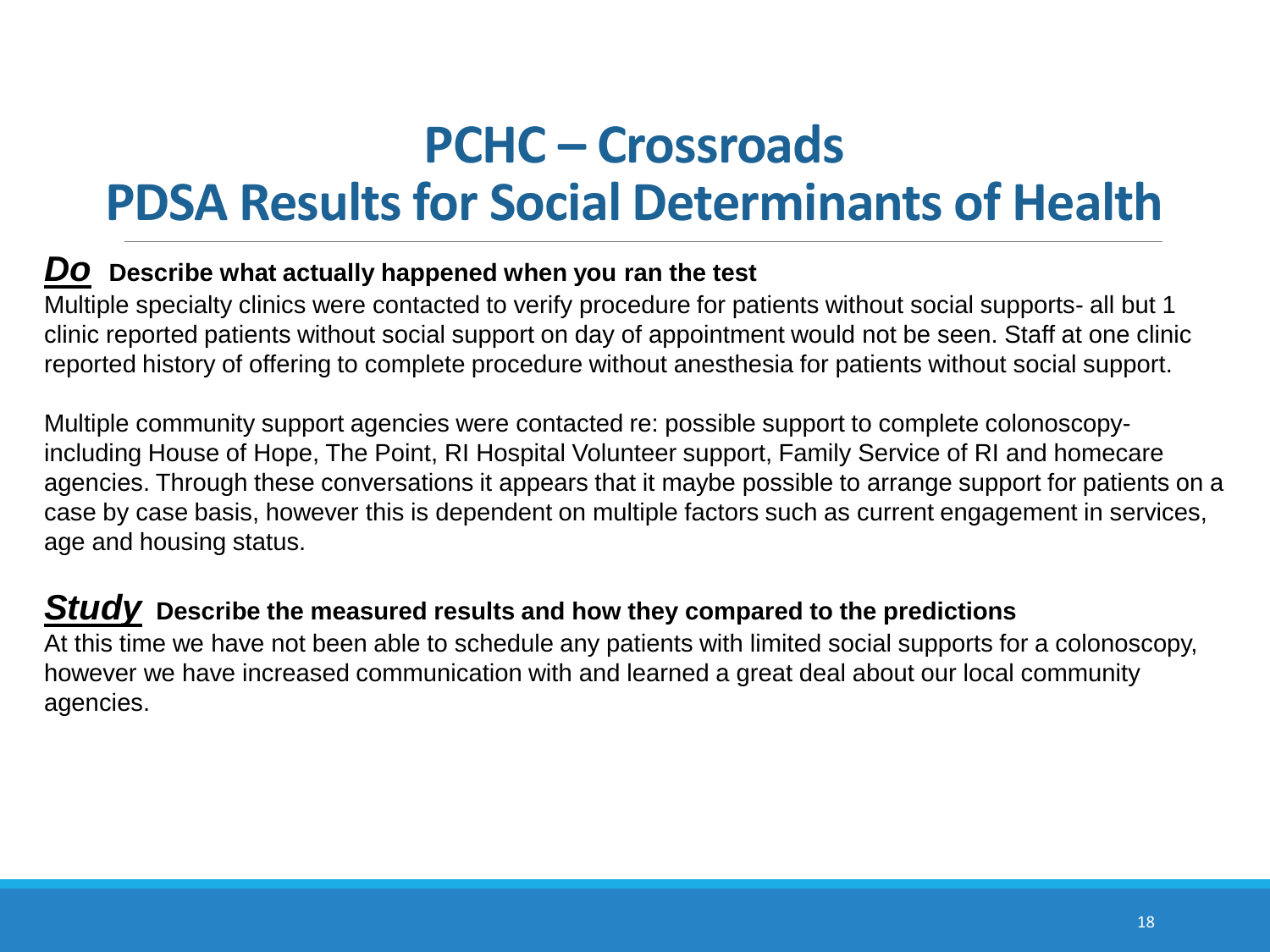### **PCHC – Crossroads**

### **PDSA Results for Social Determinants of Health**

#### *Act* **Describe what modifications to the plan will be made for the next cycle from what you learned**

- 1. We will continue to engage our community partners to establish support for patients who need to complete a colonoscopy.
- 2. For many patients residing in shelters completing the prep required for a colonoscopy can be difficult as they are required to leave the shelter all day. We plan to meet with Crossroads leadership to establish a form letter requesting an exemption for patients completing the prep for a colonoscopy and upon their return from the procedure.
- 3. We plan to obtain gift cards for patients to use to engage their social supports who are able to attend a colonoscopy with patients.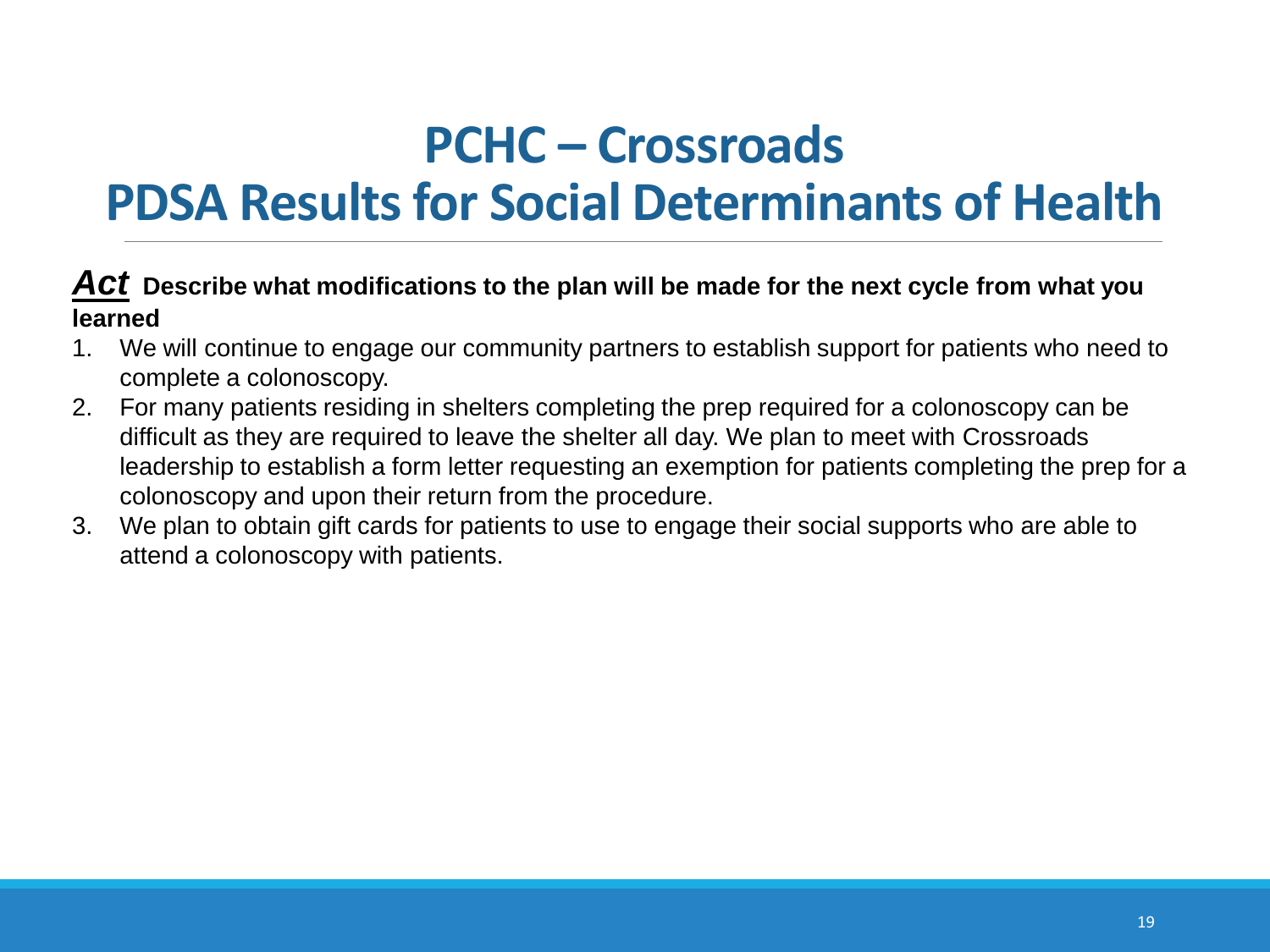# **PCHC – Randall Square PDSA Plan for Social Determinants of Health**

**Aim:** With roll out of SDOH screening Randall Square outcomes have shown that our patient population has significant food insecurity needs. With loss of food box support to address food insecurity our team home to explore providing other food/ supply options.

| Describe your first (or next) test of change:                                       | <b>Person</b><br>responsible  | When to be done                  | Where to be<br>done                              |
|-------------------------------------------------------------------------------------|-------------------------------|----------------------------------|--------------------------------------------------|
| Address gaps in food box changes with increased<br>clinic based basic needs support | <b>Randall Square</b><br>team | Upon completion of<br>PDSA cycle | Clinic<br>meetings, via<br>phone calls           |
|                                                                                     |                               |                                  | During admin<br>time and<br>planning<br>meetings |
|                                                                                     |                               |                                  | In conjunction<br>with AE team                   |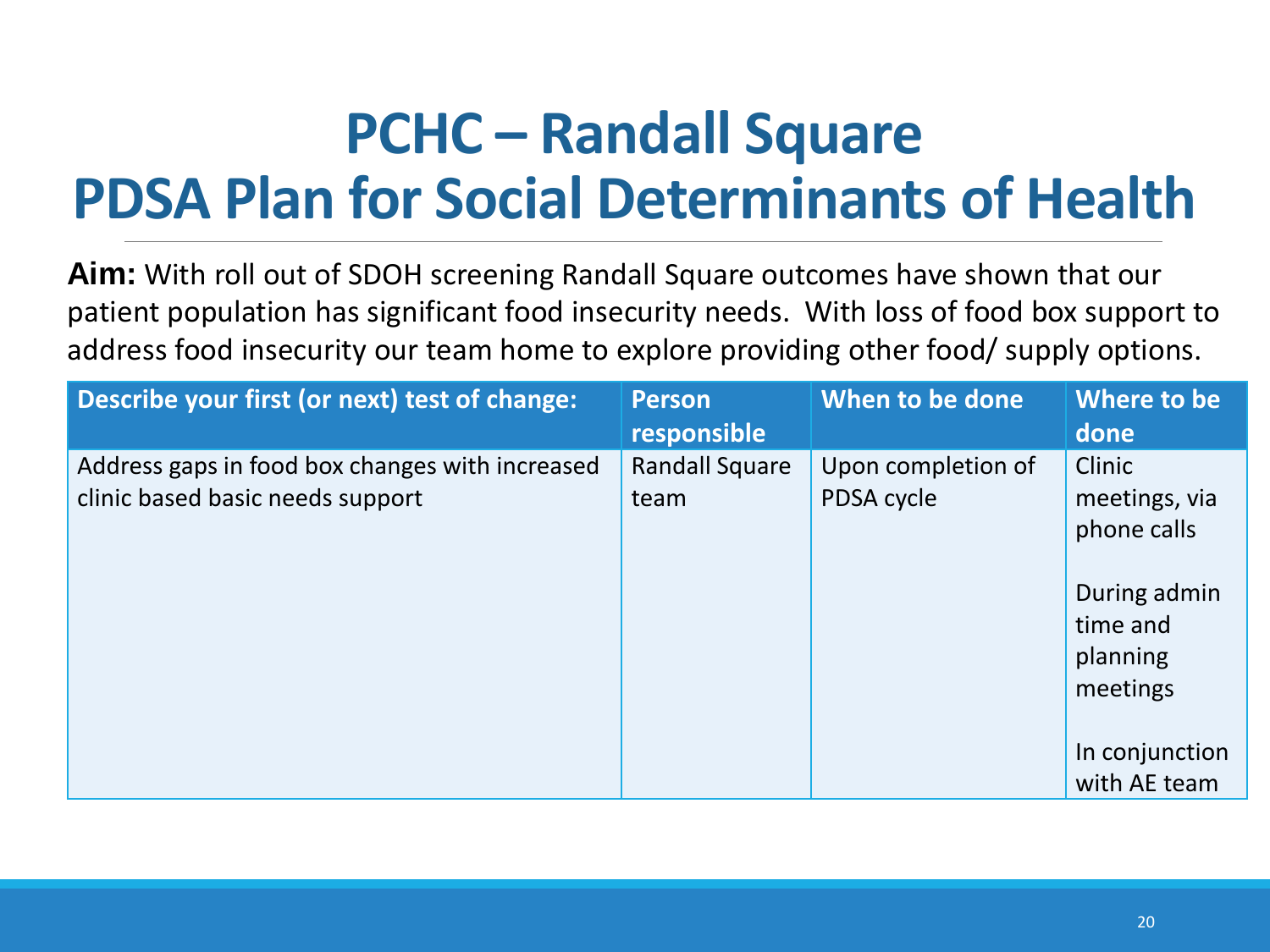# **PCHC – Randall Square PDSA Plan for Improving Screening Rates**

| List the tasks needed to set up this test of                                                                                                                                                                                                                                                                                                                                                                                                                                                                                                                                                                                                                                                                                                                                                                                                                                          | <b>Person</b>                      | When to be                                         | <b>Where to</b>                                                                                                                          |
|---------------------------------------------------------------------------------------------------------------------------------------------------------------------------------------------------------------------------------------------------------------------------------------------------------------------------------------------------------------------------------------------------------------------------------------------------------------------------------------------------------------------------------------------------------------------------------------------------------------------------------------------------------------------------------------------------------------------------------------------------------------------------------------------------------------------------------------------------------------------------------------|------------------------------------|----------------------------------------------------|------------------------------------------------------------------------------------------------------------------------------------------|
| change                                                                                                                                                                                                                                                                                                                                                                                                                                                                                                                                                                                                                                                                                                                                                                                                                                                                                | responsible                        | done                                               | be done                                                                                                                                  |
| Team meeting to present to AE plan for use of funds to address<br>SDOH gaps<br>Train on use of CM/SDOH form in EHR- planning for barriers<br>and MI to assist in addressing barriers (pre-existing in (EHR)<br>to track<br>Team to identify what to put in food bags (food and/ or<br>$\bullet$<br>hygiene)<br>Name of support (supplemental service, care box, care bag)<br>$\bullet$<br>Training staff on process/ documentation to track/ leverage<br>$\bullet$<br>on-going support<br>Ruth (IBH Sr. BHA) to visit two local Pantry sites for<br>$\bullet$<br>increased understanding of support/gaps<br>Outcomes based assessment of need/ service (does it<br>$\bullet$<br>work)<br>Handouts/ form of informational - Chelsea NCM team<br>$\bullet$<br>(local to Randall vs. other local in city)<br>Is agency policy needed to address compliance related<br>$\bullet$<br>needs | Randall team<br>On hold pending AE | X 30 days on<br>start up of<br>project on<br>12/11 | Clinic<br>meetings,<br>via phone<br>calls<br>During<br>admin time<br>and planning<br>meetings<br>$\ln$<br>conjunction<br>with AE<br>team |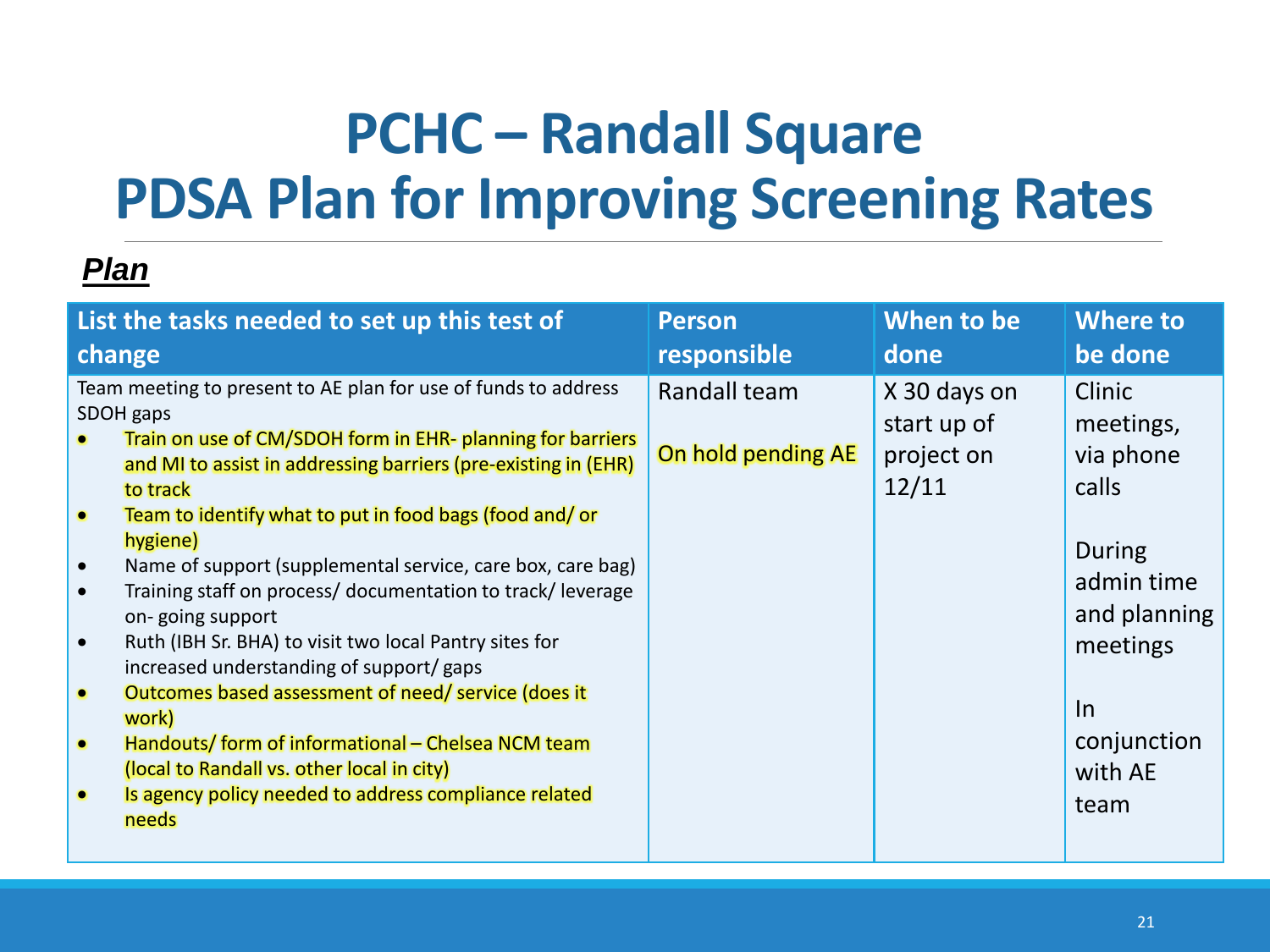# **PCHC – Randall Square PDSA Results for Improving Screening Rates**

#### *Do* **Describe what actually happened when you ran the test**

- Ruth and Chelsea attended two zip code specific food pantries (Camp St. very limited, 2-3 hours window, by 12:15 ran out of food, handicap accessible- also only zip code specific, not off bus line, also possible barriers for undocumented re: demographics), (2nd site Branch Ave also zip code specific- specific system with fruits, veggies, meats, baby products, health/ beauty section, flu shots, not handicap accessible, but could have representative pick up for you, more hours, no ID or proof of address (limited box) re: undocumented details)
- PCHC Care bag (PCHC "Cares" bag)- food, health care, socks, warming, dry shampoo, fem. Hygiene, plus bag amount- must be used in partnership- with RI Food bank contract expansion, ask for 15,000- serving 500 patients at the cost of 20 per patient.
- Explore other natural supports in communities (church's, synagogue's) etc... Chelsea follow up re: community engagement side with AE

#### *Study* **Describe the measured results and how they compared to the predictions**

Once tracking system is created team to track each care bag and document use, as well as handouts/ resources for long term needs to be addressed

#### *Act* **Describe what modifications to the plan will be made for the next cycle from what you learned**

- Holding pattern at present due to budgetary areas of AE and start up
- Food box approval x one additional year
- Use of funds to provide additional bags for food and hygiene until AE funding approved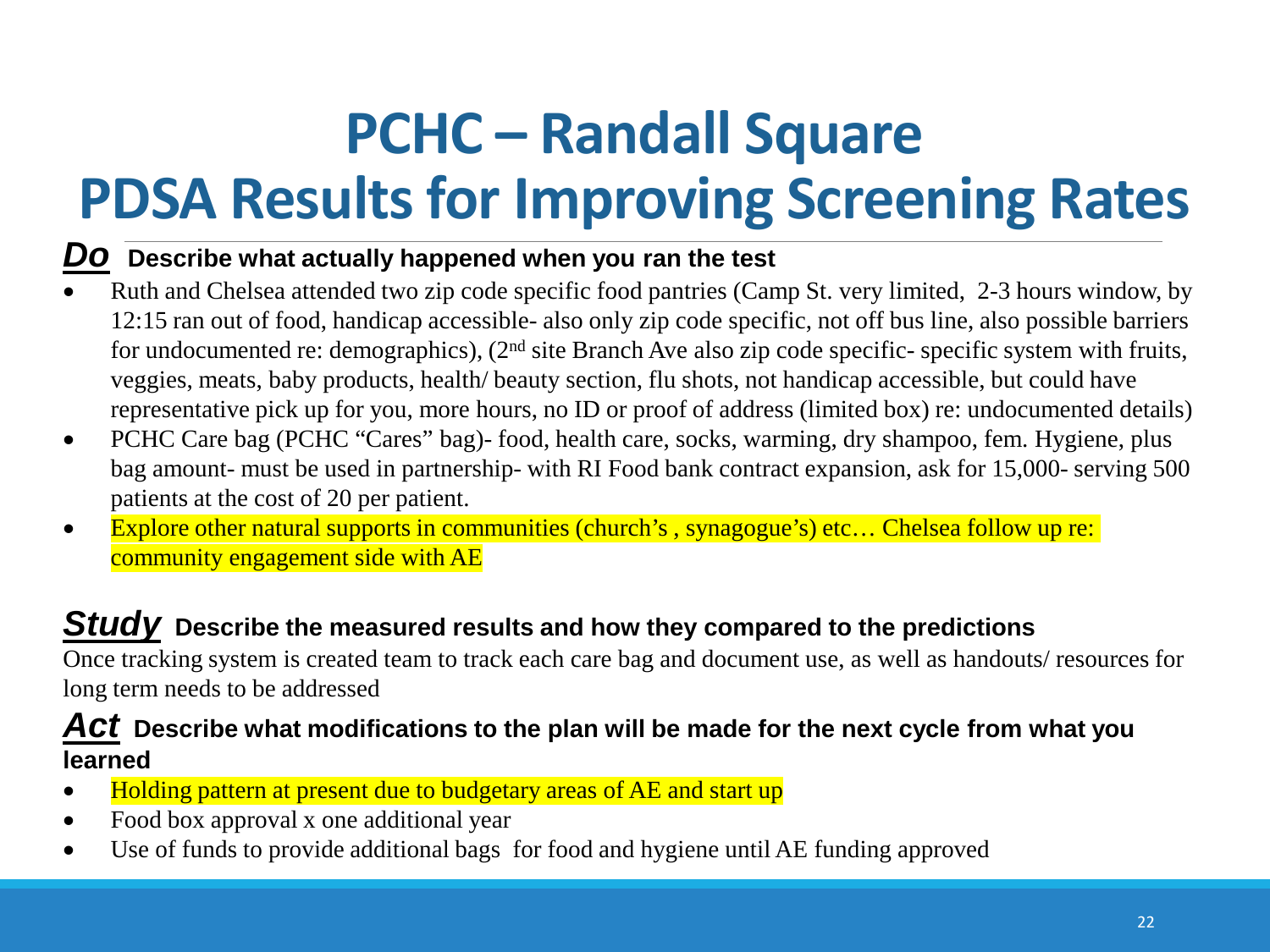# **Tri-County's PDSA Plan for Social Determinants of Health**

**Aim:** Improve the percentage of SDOH warm hand-offs for the Community Health Worker (CHW) team.

| Describe your first (or next) test of change:                                                                                                                                                                                | <b>Person</b><br>responsible    | When to be done     | Where to be<br>done                                |
|------------------------------------------------------------------------------------------------------------------------------------------------------------------------------------------------------------------------------|---------------------------------|---------------------|----------------------------------------------------|
| At Tri-County Health Center, the Community Health<br>Team implements a 12 question SDOH screening to all<br>new and annual physical appointment patients in order to<br>address their needs and provide them with resources. | Community<br><b>Health Team</b> | Now - February 2020 | <b>North</b><br>Providence<br><b>Health Center</b> |
| Our goal is to increase the amount of warm hand-offs<br>conducted by a CHW at the time of these visits, rather<br>than outreach at a later date and time.                                                                    |                                 |                     |                                                    |

| List the tasks needed to set up this test of change                                                                                                                                                                                                         | <b>Person</b><br>responsible                    | When to<br>be done          | Where to be<br>done                      |
|-------------------------------------------------------------------------------------------------------------------------------------------------------------------------------------------------------------------------------------------------------------|-------------------------------------------------|-----------------------------|------------------------------------------|
| Workflow change between the medical assistant and community<br>health worker (regarding positive screenings)<br>CHW generating reports on a daily basis for physical exam and new<br>patient appointments<br>CHW abstracting SDOH report (screening) in EHR | Amanda (HIT),<br>medical assistants,<br>and CHW | $Now -$<br>February<br>2020 | North Providence<br><b>Health Center</b> |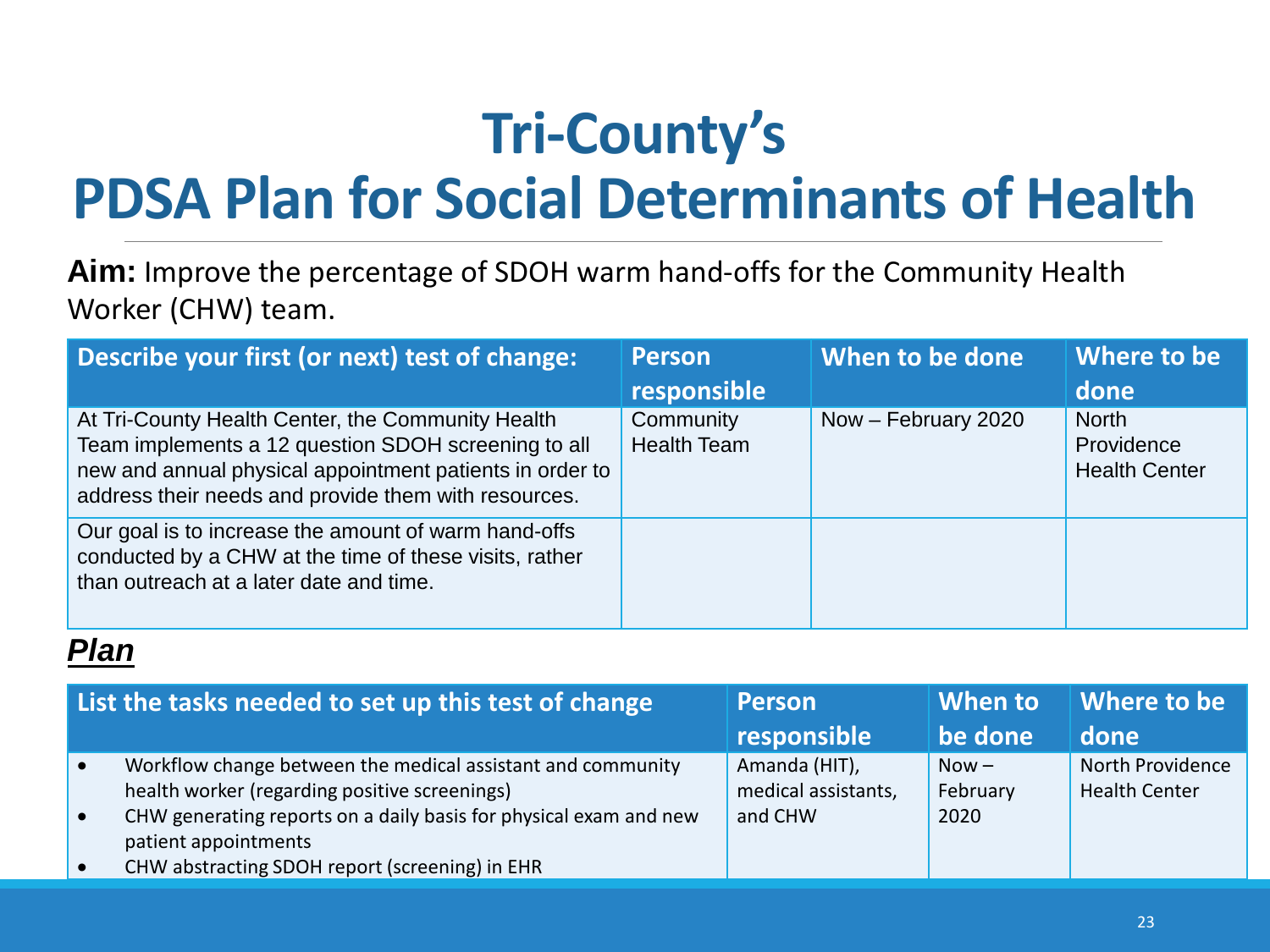### **Tri-County's PDSA Results for Social Determinants of Health**

#### *Do* **Describe what actually happened when you ran the test**

- •CHW every morning would huddle with the provider and MA team in order to remind them about the warm hand-offs and to determine when/if a CHW should be available.
- •Throughout the warm hand-offs patients seemed to be more interactive with CHW team in receiving help in person rather than over the phone.
- •CHW team was able to meet the patients' needs right there or was able to print resources out on the spot instead of making sure patient was actually understanding what was being said over the phone.
- •It was hard for CHW team when new providers would come over from Johnston due to workflow being different for MAs there.
- •Overall, our warm hand-offs increased tremendously from the baseline data that was collected.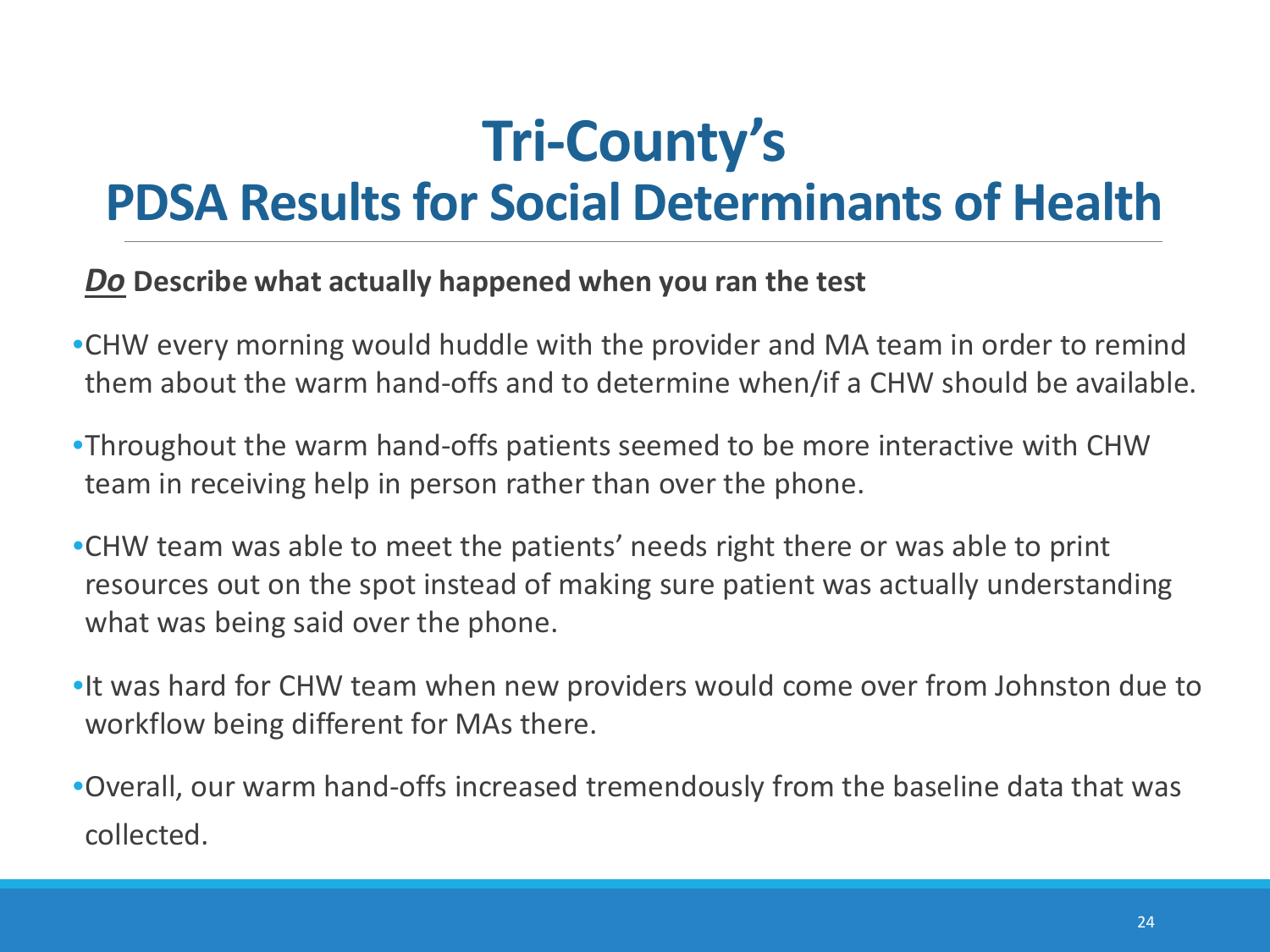# **Tri-County's**

### **PDSA Results for Social Determinants of Health**

#### *Study* **Describe the measured results and how they compared to the predictions**

End of pilot data was collected from November 1, 2019 to January 31, 2020. Results showed that combined there were 16 positive screenings for assistance with SDOH and urgent needs. Out of that data, 10 warm hand-offs were conducted by a CHW at the time of visit. The health center team reached their aim by improving CHW warm hand-offs from 1 at the beginning of the pilot to 10 at the end.

### *Act* **Describe what modifications to the plan will be made for the next cycle from what you learned**

Fixing the miscommunication for the workflow in North Providence would be a modification in the future. The 6 missed positive SDOH screenings were because the MA forgot that the CHW team in North Providence does a warm hand-off on the spot. In addition, CHW team does not think this will work out in a bigger health center (Johnston location) due to providers needing a CHW at the same time. When/ if more CHWs are hired this pilot would be a success in our Johnston location as well.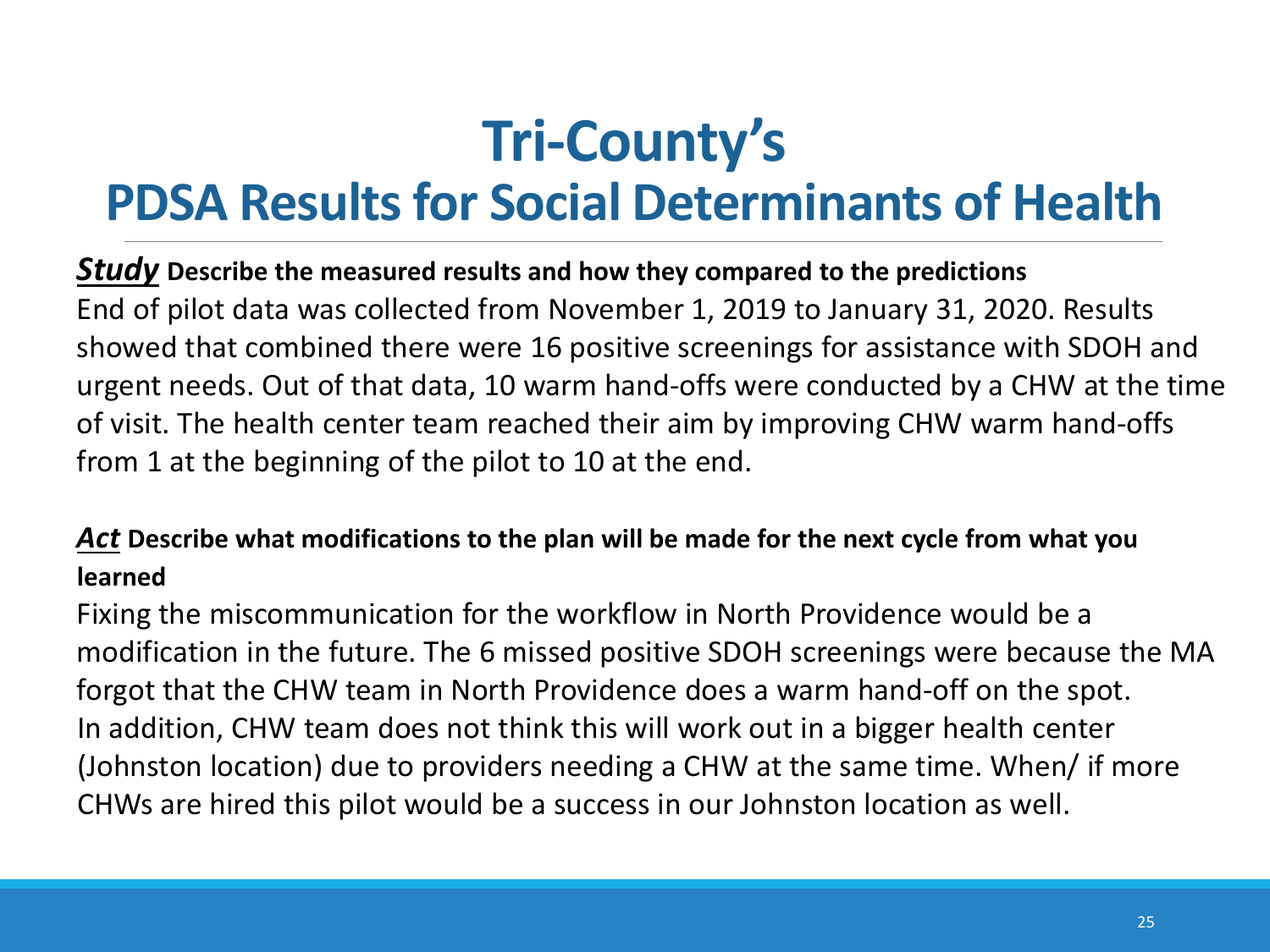### **Women's Medicine Collaborative PDSA Plan for Improving Screening Rates**

**Aim:** We aim to assess social determinants of health in primary care visits and to determine which SDOH's are most commonly endorsed in our practice

| Describe your first (or next) test of change:                  | <b>Person</b>                   |          | When to Where to |
|----------------------------------------------------------------|---------------------------------|----------|------------------|
|                                                                | responsible   be done   be done |          |                  |
| To determine which SDOH indices are mostly commonly            | Behavioral                      | 11/27/19 | <b>WMC</b>       |
| endorsed in our practice.                                      | <b>Health Care</b>              |          |                  |
| To develop a resource guide within primary care that providers | Manager                         |          |                  |
| can use to assist patients with SDOH needs.                    | and patient                     |          |                  |
|                                                                | navigator                       |          |                  |
|                                                                |                                 |          |                  |
|                                                                |                                 |          |                  |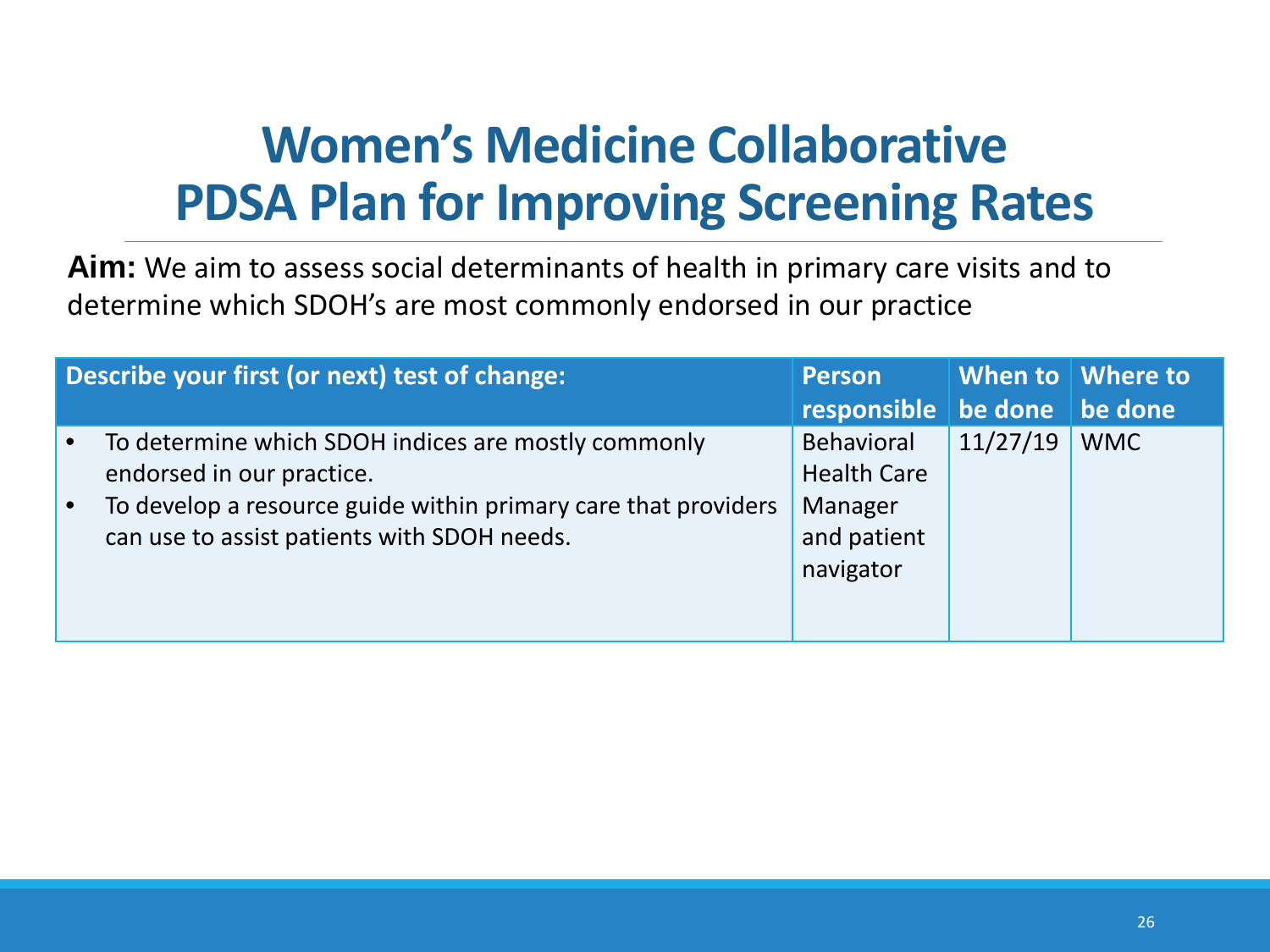### **Women's Medicine Collaborative PDSA Plan for Improving Screening Rates**

| List the tasks needed to set up this test of change                                                                                                                                                                                                                                                                                                                                                                              | <b>Person</b>                                                                                     | When to | <b>Where to</b> |
|----------------------------------------------------------------------------------------------------------------------------------------------------------------------------------------------------------------------------------------------------------------------------------------------------------------------------------------------------------------------------------------------------------------------------------|---------------------------------------------------------------------------------------------------|---------|-----------------|
|                                                                                                                                                                                                                                                                                                                                                                                                                                  | responsible                                                                                       | be done | be done         |
| 1)<br>Determine which PCPs are currently assessing for<br>SDOH at annual visits.<br>Determine which measures of SDOH are currently in<br>2)<br>the medical record.<br>Query for 3 measures of SDOH at all annual visits of Dr.<br>3)<br>Nancy Lasson (PCP, director of primary care)<br>Evaluate which SDOH indices are most commonly<br>4)<br>endorsed.<br>Develop a resource station for PCPs when SDOH are<br>5)<br>endorsed. | <b>Behavioral</b><br><b>Health Care</b><br>Manager, Dr.<br>Nancy Lasson,<br>patient<br>navigator. | 1/1/20  | <b>WMC</b>      |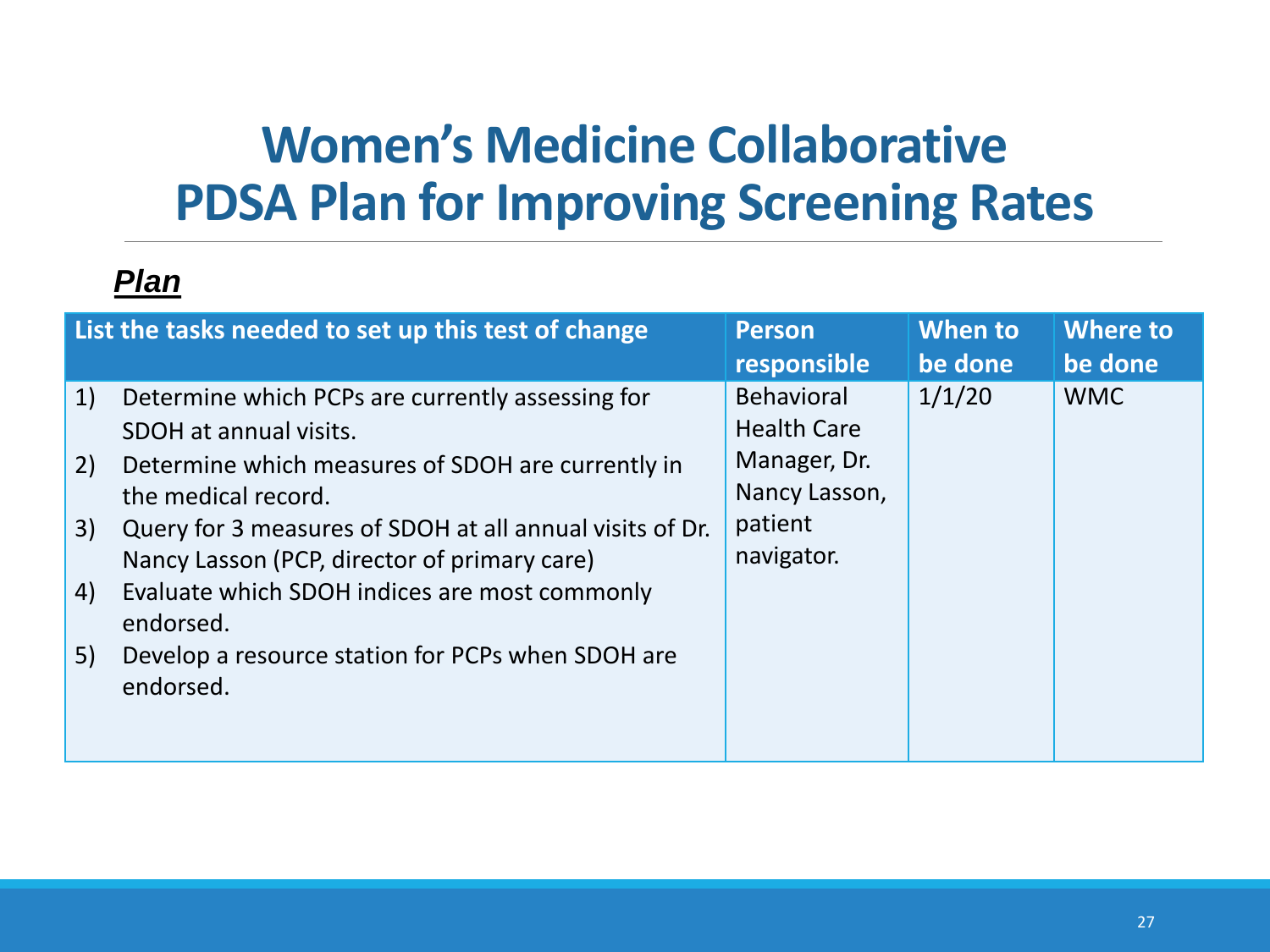### **Women's Medicine Collaborative PDSA Results for Improving Screening Rates**

#### *Do* **Describe what actually happened when you ran the test**

Dr. Lasson queried all primary care providers in the practice to determine who was administering the SDOH measures. From chart review of the electronic medical record, we learned that the following SDOH measures are currently embedded into the social history: Financial resource strain, food insecurity, transportation needs. We then conducted a retrospective chart review of Dr. Lasson's annual visits to calculate the frequency with which SDOH questions were positively endorsed.

#### *Study* **Describe the measured results and how they compared to the predictions**

Results from this PDSA revealed that only one provider (Dr. Lasson) is consistently asking questions on SDOH at annual visits. The three SDOH measures that she is administering at annual visits are: Financial resource strain, food insecurity, transportation needs. Below we present data on the frequency with which these SDOH indicators were endorsed. Out of 138 patients seen for annual appointments between October-December 2019, 136 (99%) were screened for SDOH. 8 of 137 patients endorsed SDOH needs (5.8% of patients screened). The primary SDOH endorsed was financial insecurity, followed by food insecurity, and the least commonly endorsed SDOH was difficulty with transportation.Based on these data, we developed a primary care "resource center" for providers and staff that included information on local food banks, income assistance information, and transportation programs. This resource center is easily accessible to all providers and staff as it is centrally located behind the check-in desk for primary care patients.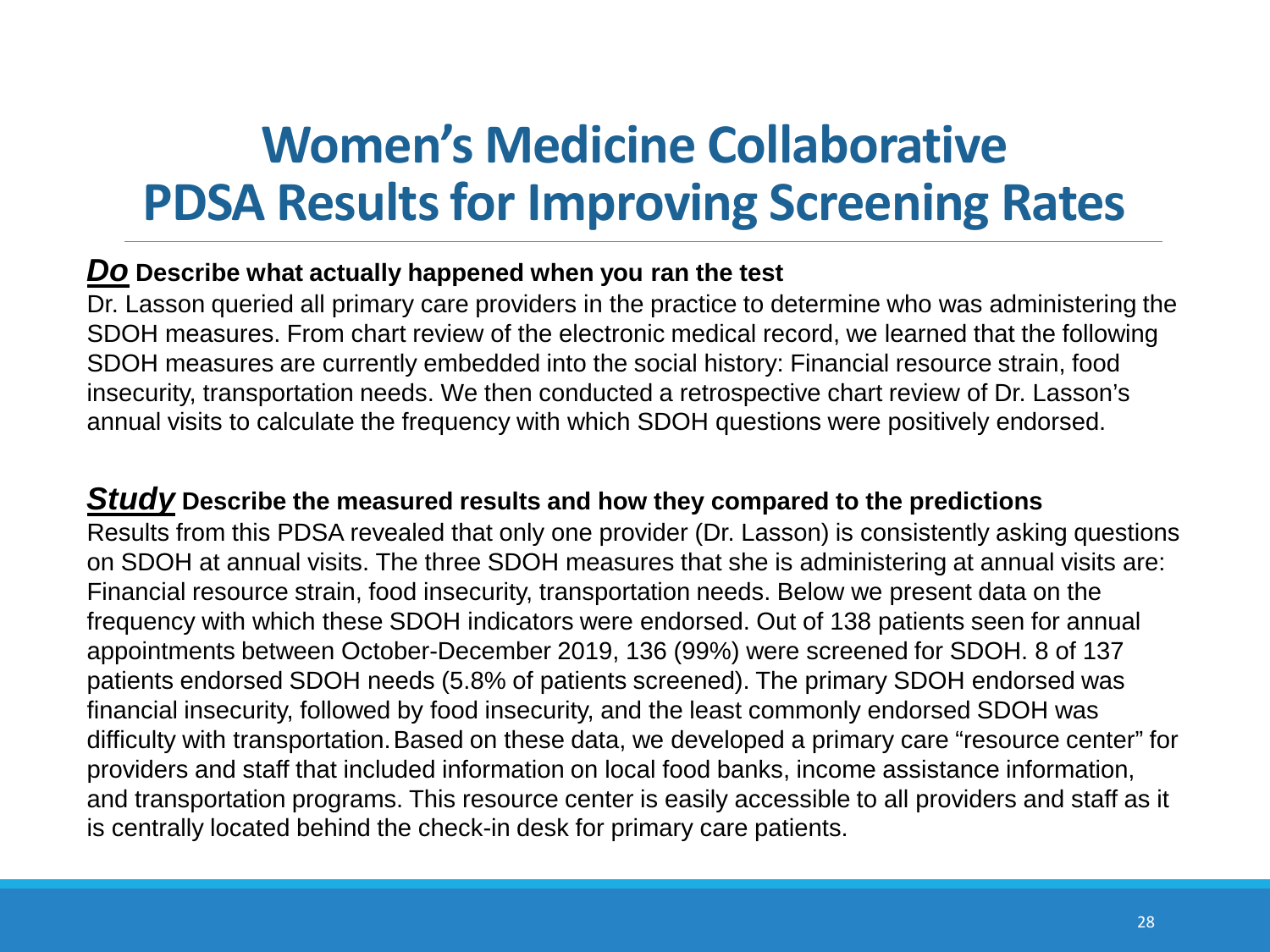### **Women's Medicine Collaborative PDSA Results for Improving Screening Rates**

|                 | <b>Finances</b>        | <b>Transportation</b> | <b>Food</b>          |
|-----------------|------------------------|-----------------------|----------------------|
| <b>October</b>  | 2/46                   | 0/46                  | 0/46                 |
|                 | 2=somewhat hard        |                       |                      |
|                 | 100% screening rate    | 100% screening rate   | 100% screening rate  |
| <b>November</b> | 4/53                   | 1/53                  | 2/53                 |
|                 | 2=somewhat hard        | $1 = yes$             | 2= sometimes true    |
|                 | $1 =$ hard             | $1 =$ did not assess  | $1 =$ did not assess |
|                 | $1 = \text{very hard}$ |                       |                      |
|                 | 1= did not assess      |                       |                      |
|                 | 98% screening rate     | 98% screening rate    | 98% screening rate   |
| <b>December</b> | 2/38                   | 0/38                  | 0/38                 |
|                 | $1 = hard$             |                       |                      |
|                 | 1=somewhat hard        |                       |                      |
|                 | 100% screening rate    | 100% screening rate   | 100% screening rate  |

#### *Act* **Describe what modifications to the plan will be made for the next cycle from what you learned**

We hope that, with the addition of the resource center, more PCPs will screen patients for SDOH at annual physicals. We also hope to have all patients with positive SDOH screens be connected with the patient navigator in addition to the resource center to further support our patients.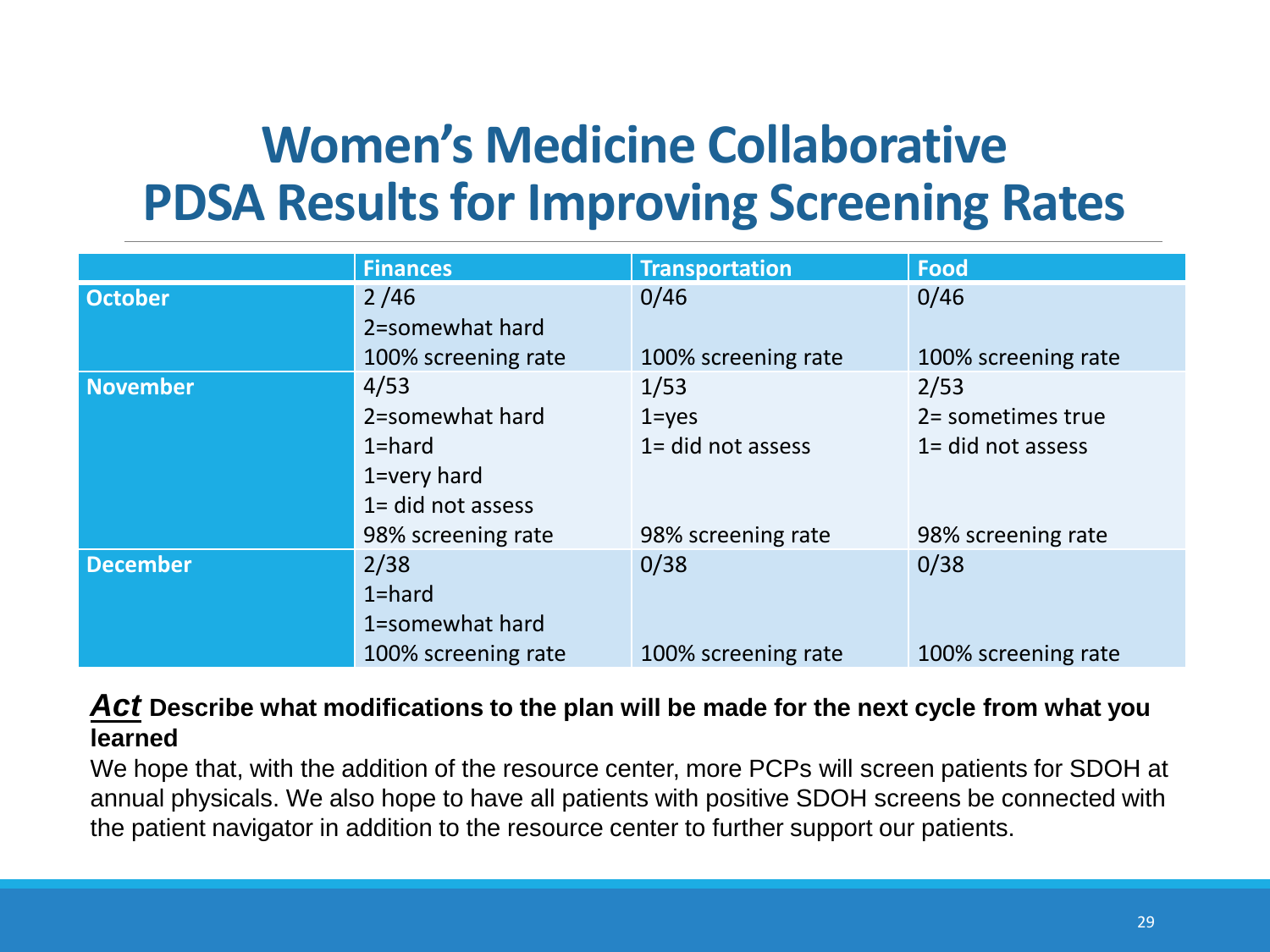# **Next Steps**

| MoA with CHT or community agency that | Due February 10, 2020    | Submit to:               |
|---------------------------------------|--------------------------|--------------------------|
| can help with health related SDOH     |                          | <b>CTCIBH@ctc-ri.org</b> |
| <b>Maine Assessment Tool</b>          |                          | Submit to:               |
| (Post Intervention)                   | <b>February 28, 2020</b> | CTCIBH@ctc-ri.org        |

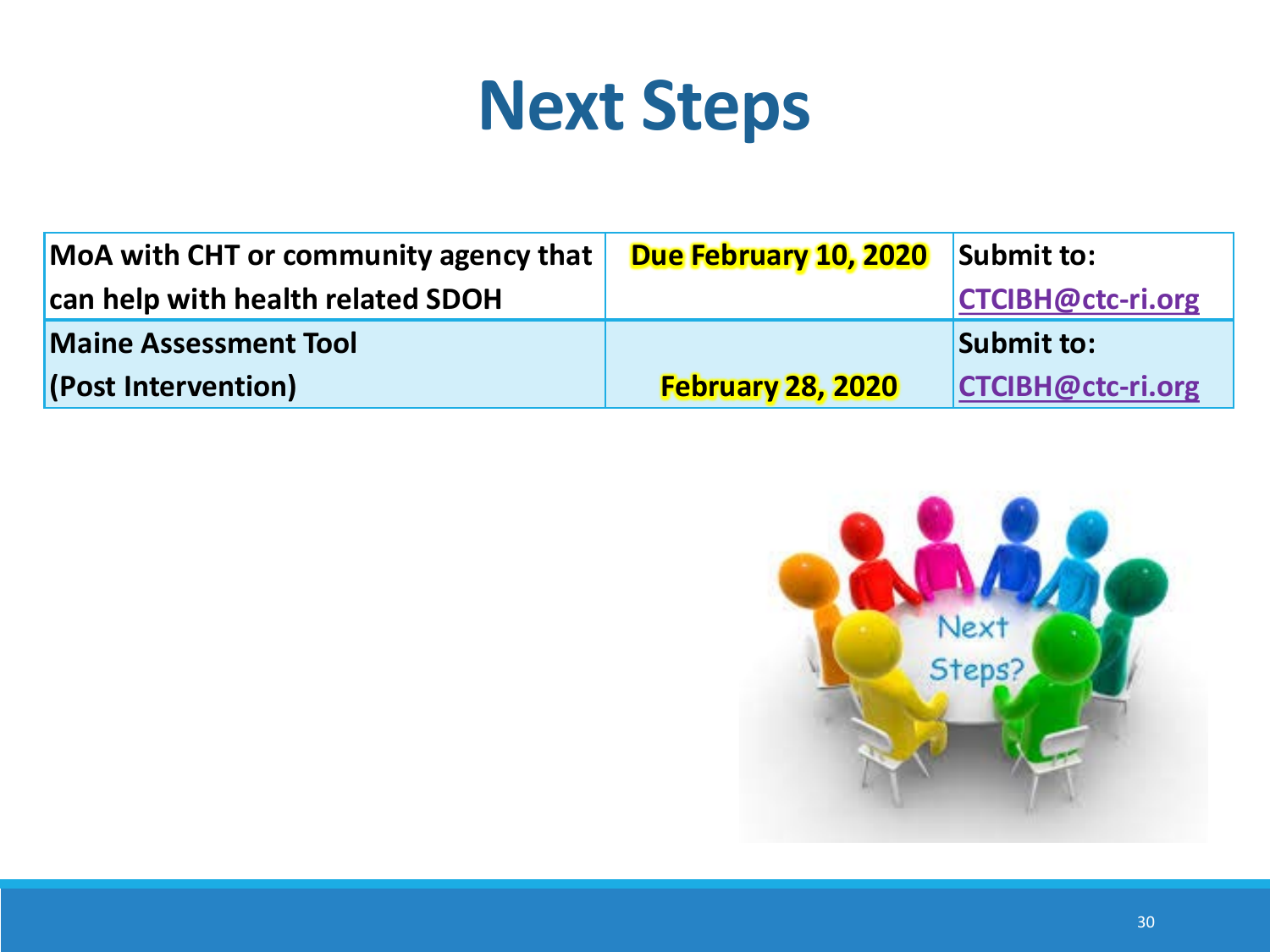# **New Online IBH Practice Facilitator Training Program**

**WHO SHOULD APPLY:** Behavioral Health Clinicians (Psychologists, Therapists, Social Workers, Nurses) interested in helping organizations and primary care teams develop their skills and processes to integrate behavioral health services into their practice environment are encouraged to apply. The course is ideally designed for any clinician or nurse who has worked in a behavioral health setting and has experience integrating behavioral health within primary care that wishes to advance their career to become an integrated behavioral health practice facilitator.

### **WHAT YOU CAN EXPECT**

- Participants will receive a reference manual with course readings
- 4 online training modules for self-study with reading and homework assignments
- Module post-tests to help participants understand level of comprehension
- Monthly calls with Dr. Burdette, CTC's Senior IBH program leader and course Instructor
- Continuing social work education credits, approval pending by NASW for 7 CEU credits
- Approximately 24-hour time commitment

### **Cost for Foundational Course: \$750 for CTC members; \$1000 for out of state**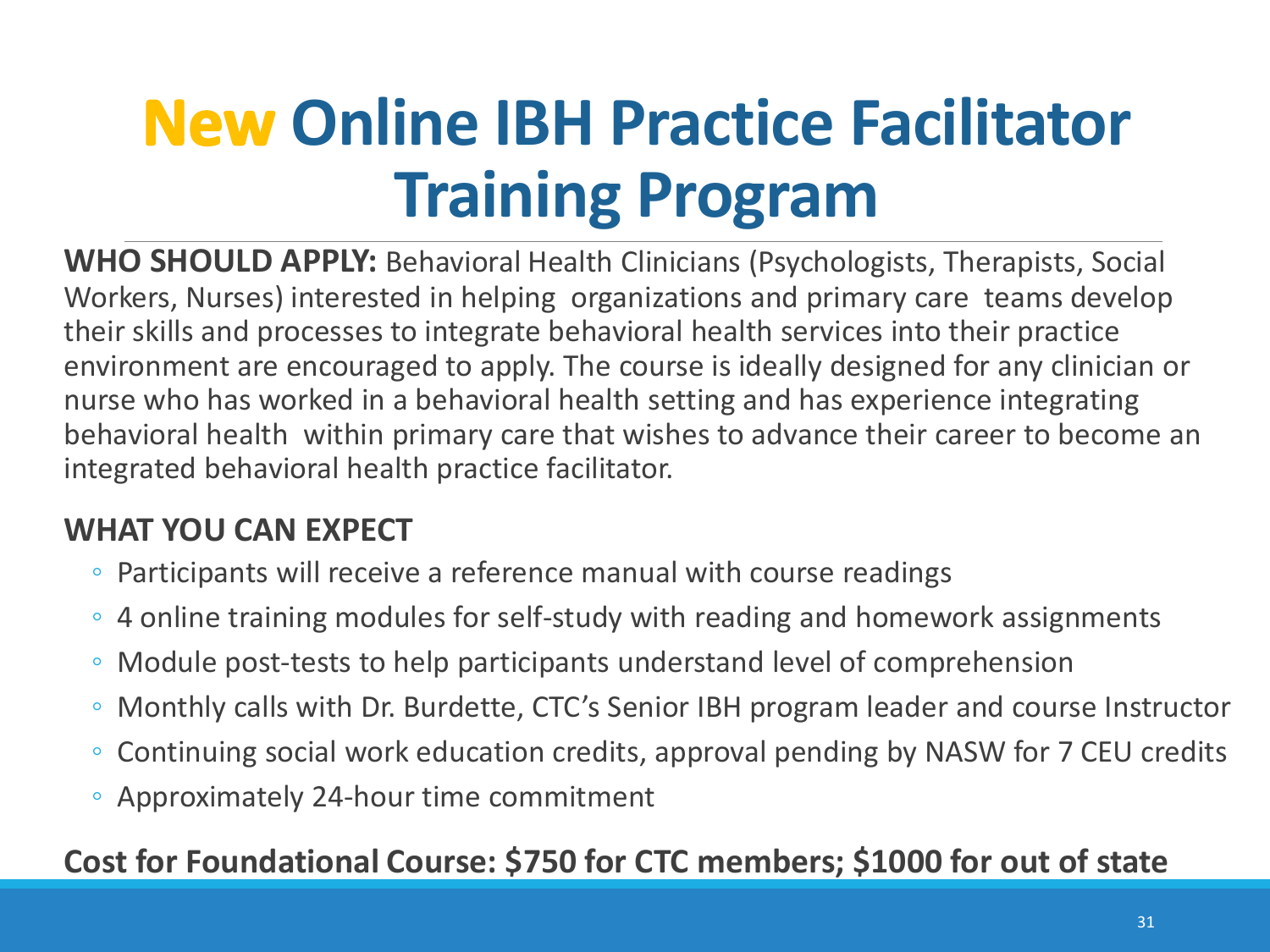# **New Online IBH Practice Facilitator Training Program**

- Optional, but highly recommended Advanced Onsite IBH Shadowing available
- Instructor: Nelly Burdette, Psy.D.
- Next Course Available: March, 2020



- Applications and CVs/Resumes due: February 24, 2020
- Another Training program will be offered in the Fall, 2020
- For more information contact: Carolyn Karner [\(CTCIBH@ctc-ri.org\)](mailto:CTCIBH@ctc-ri.org)
- Funding made possible by